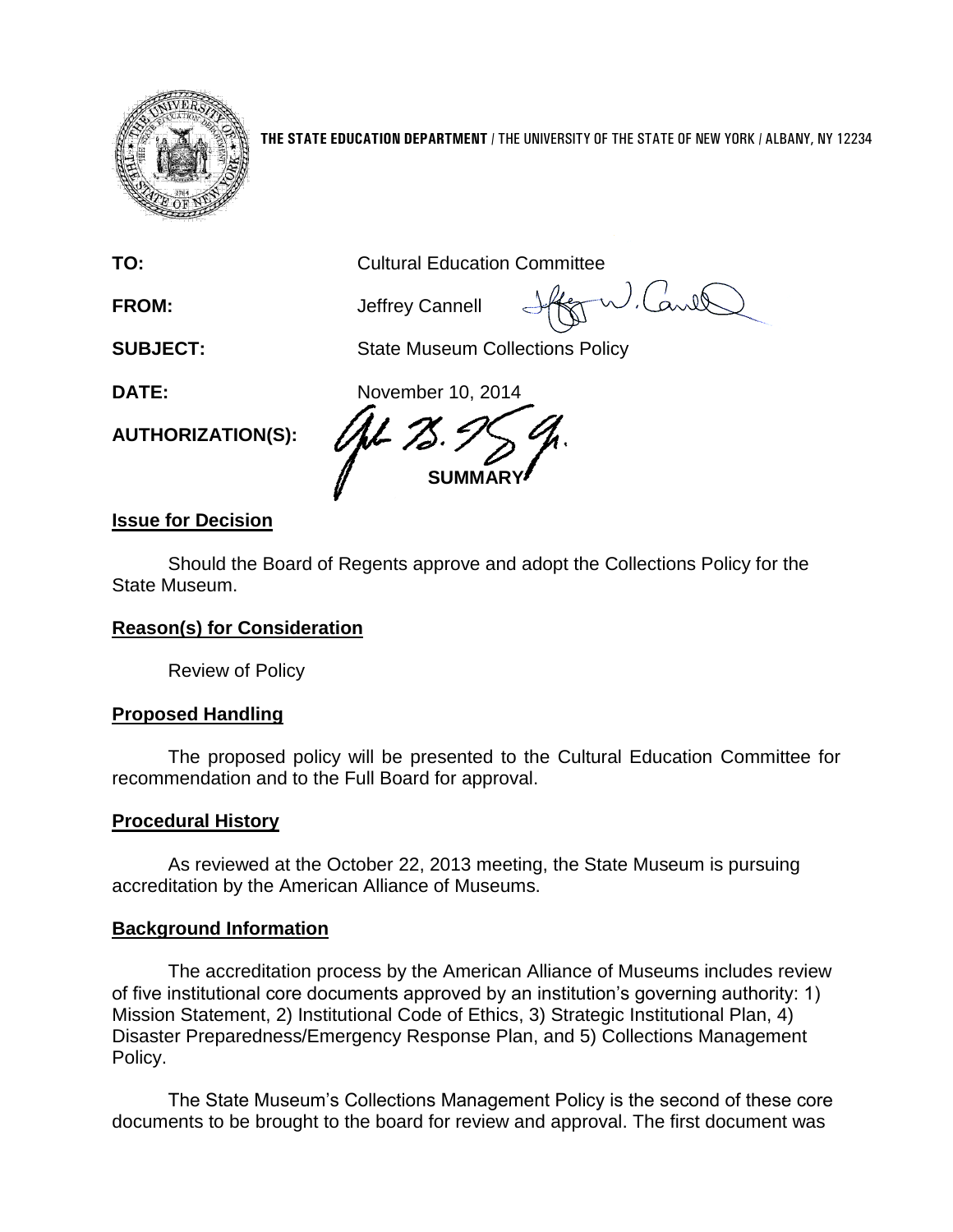the Mission Statement, which was approved by the board as part of the History Collections Management Plan on November 12, 2012.

Following the requirements of the American Alliance of Museums, the State Museum's Collections Management Policy addresses: 1) acquisitions and accessioning, 2) deaccessioning and disposal of collections, 3) incoming and outgoing loans, 4) collections care, 5) inventories and documentation, and 6) access and use of collections.

#### **Recommendation**

.

Staff recommends that the Regents take the following action:

VOTED: That the Board of Regents approve the State Museum's Collection Policy as submitted.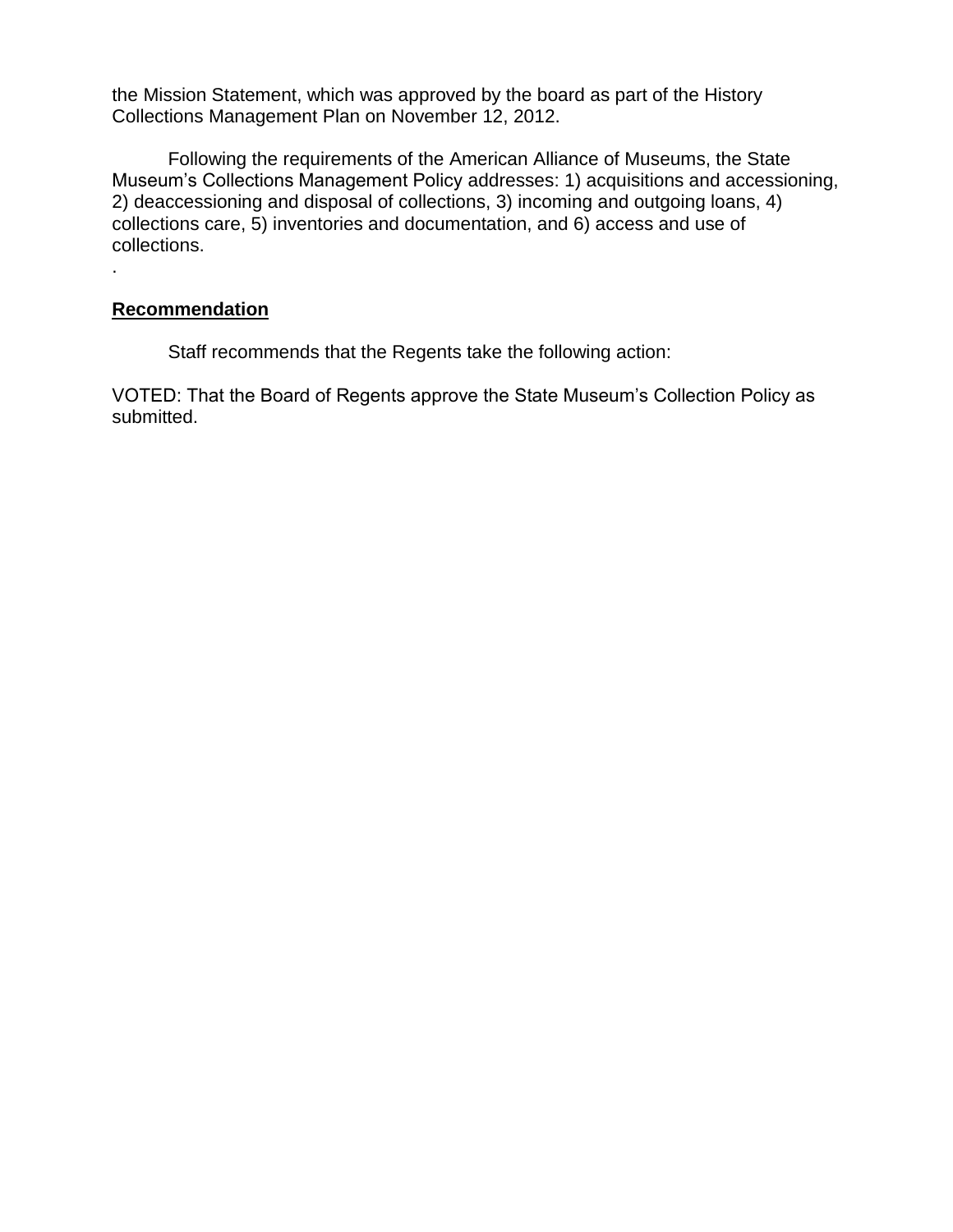#### **NEW YORK STATE MUSEUM COLLECTIONS POLICIES 2014/ EXECUTIVE SUMMARY**

On behalf of the New York State Board of Regents, the New York State Museum holds in trust for the people of the State of New York collections of artifacts, objects, and specimens related to the human and natural histories of the State. This fiduciary responsibility is established in a series of State laws that define the nature of the collections and the Museum's responsibilities to those collections.

Focused on New York State, the Museum's holdings cover various subdisciplines in archaeology, biology, geology, history, and paleontology. There is also a separate teaching collection used and maintained by the educational staff.

Because of the broad coverage of its collections, the State Museum is classified as a general museum. This institutional Collections Management Policy establishes general protocols applicable to all collections areas within the Museum. Each collections area in turn establishes a collections policy consistent with the institutional policy, while at the same time taking into account its professional, discipline-specific standards. In 2012, the Board of Regents approved the History collections policy to take into account recent changes in deaccessioning protocols.

Consistent with national standards promulgated by the American Alliance of Museums, this institutional Collections Management Policy defines Museum staff and administration and State Education Department and Board of Regents responsibilities for the collections and establishes protocols for:

- collections acquisition and accession,
- deaccession and disposal of collections,
- collections care,
- collections inventorying and documentation, and
- collections access and use.

#### **Collections Acquisition and Accession**

These portions of the policy establish acquisition and accession protocols to ensure that new acquisitions are obtained legally and ethically and are consistent with the Museum's mission, priorities, and resources. These include considerations of protecting and preserving the State's cultural and natural heritage, the physical condition and research and educational value of a potential collection, and the ability of the Museum to properly care for the collection given available resources. The policy also defines at what point an acquired collection's ownership commences through accessioning.

#### **Deaccession and Disposal of Collections**

These portions of the policy establish protocols for deaccessioning and disposal of collections consistent with Education Law §233-a and Regent's rule §3.27.

#### **Collections Care and Inventory Management**

The primary goal of collection management is to maximize the historical and/or scientific value and extend the life of specimens and objects in the NYSM collections in order that they may be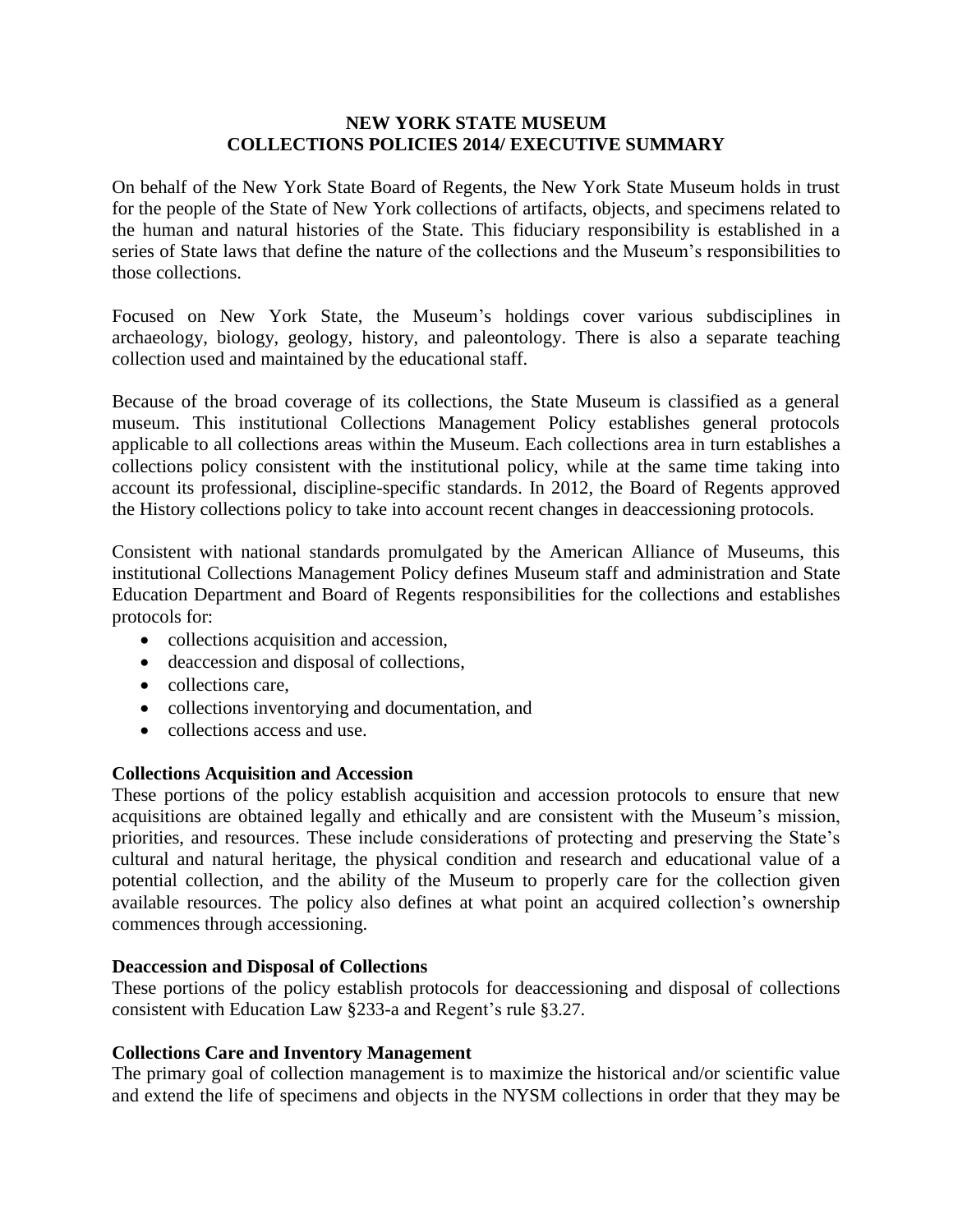used to increase knowledge of our heritage. To this end, this section of the Policy establishes protocols for:

- managing the specimens and objects individually and collectively relative to Museum resources (space, personnel, equipment, etc.);
- maintaining documentation procedures that fulfill legal requirements, preserve each item's collection data, and build a record of the specimen's or object's use and history; and
- insuring that sound conservation principles are followed to slow biological, chemical, and mechanical deterioration.

#### **Collections Use and Access:**

Although the purpose for collecting most natural history specimens and cultural objects is to use the items, it is necessary to balance the goal of use with that of preservation. As a result, unconditional access to and use of specimens and objects is not feasible. The policies in this section set forth guidelines for access to and use of collection objects and related documentation in the Museum's collections. This includes protocols for:

- on-site access, including large group visits;
- loans of collections items to other institutions;
- treatment of incoming loans from other institutions;
- treatment of human remains consistent with Federal law and guidelines for treatment of Native American remains; and
- production and use of reproductions of Museum collection items.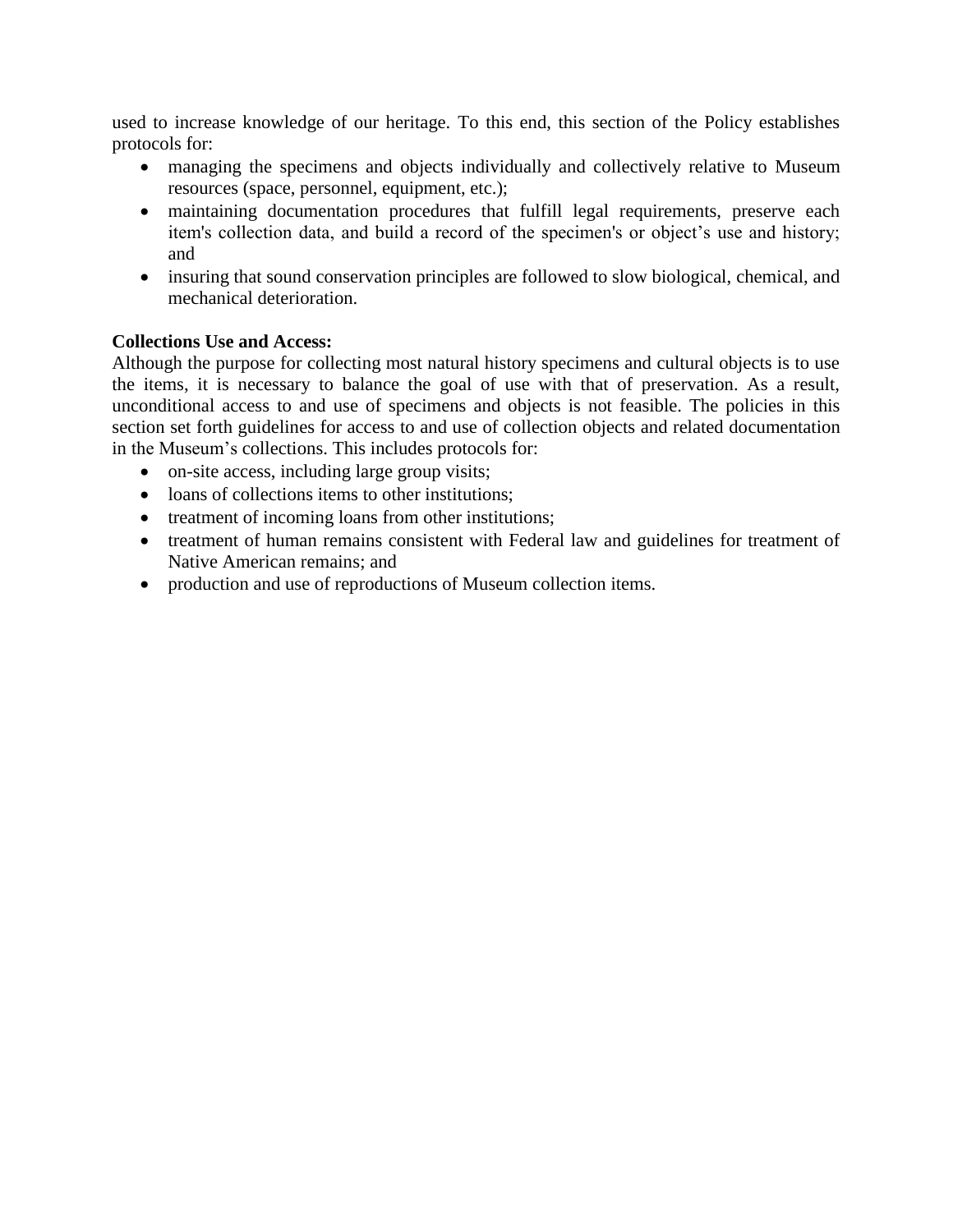# **NEW YORK STATE MUSEUM COLLECTIONS POLICIES**

**New York State Museum Office of Cultural Education New York State Education Department 2014**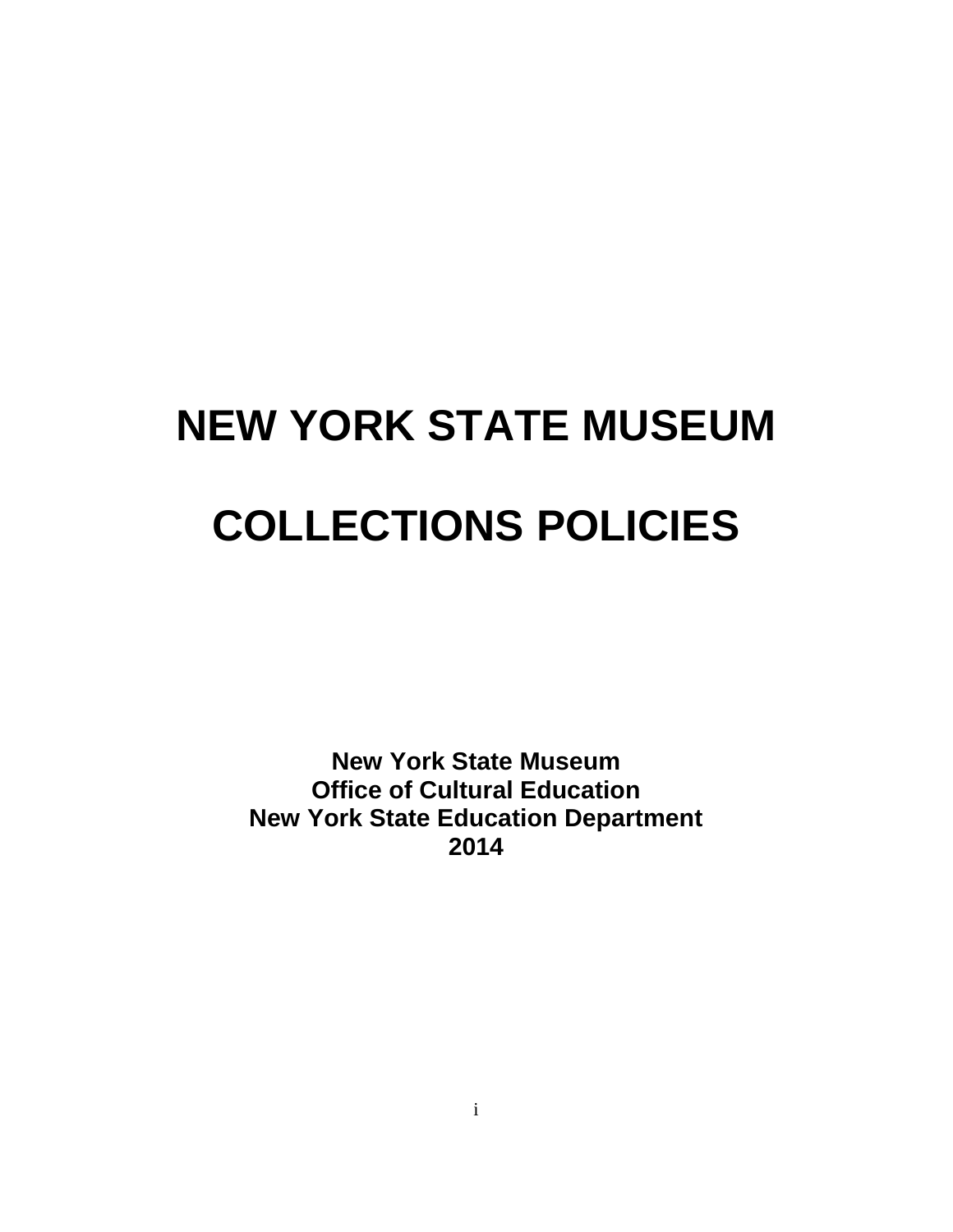# **Table of Contents**

| Introduction                                                          | 1              |
|-----------------------------------------------------------------------|----------------|
| <b>NYSM Mission Statement</b>                                         | 5              |
| <b>Collections Policy Scope and Purpose</b>                           | 5              |
| Responsibilities                                                      | 6              |
| Curatorial                                                            | 6              |
| Registrarial                                                          | $\,$ 6 $\,$    |
| <b>NYSM Collections Committee</b>                                     | $\overline{7}$ |
| NYSM Management                                                       | $\overline{7}$ |
| Office of Cultural Education, State Education Department, and Regents | $\overline{7}$ |
| Accessions                                                            | 8              |
| <b>General Considerations</b>                                         | 10             |
| Legality                                                              | 10             |
| <b>Protection of Natural and Cultural Resources</b>                   | 10             |
| <b>Intended Use and Documentation</b>                                 | 10             |
| <b>Physical Integrity</b>                                             | 11             |
| <b>Conditions of Acceptance</b>                                       | 11             |
| Appraisals for Acquisitions                                           | 11             |
| <b>Approval of Acquisitions</b>                                       | 11             |
| <b>Commencement of Ownership</b>                                      | 12             |
| <b>Collection Management</b>                                          | 13             |
| <b>General Considerations</b>                                         | 13             |
| <b>Procedures and Guidelines</b>                                      | 14             |
| Management                                                            | 14             |
| Documentation                                                         | 15             |
| Conservation                                                          | 16             |
| Use of Collections                                                    | 16             |
| General                                                               | 16             |
| Access                                                                | 16             |
| Group visits                                                          | 17             |
| Loans                                                                 | 18             |
| Human Remains and Sacred and Ceremonial Objects                       | 21             |
| <b>Technical Analysis and Destructive Sampling</b>                    | 22             |
| <b>Statement of Basic Principles</b>                                  | 22             |
| Procedure                                                             | 23             |
| Deaccessioning                                                        | 24             |
| Introduction                                                          | 24             |
| <b>Definitions</b>                                                    | 24             |
| <b>General Standards</b>                                              | 25             |
| Criteria for Deaccessioning                                           | 26             |
| <b>Procedures for Deaccessioning</b>                                  | 27             |
| Means of Disposing of Objects                                         | 27             |
| Use of Funds from Deaccessioning                                      | 29             |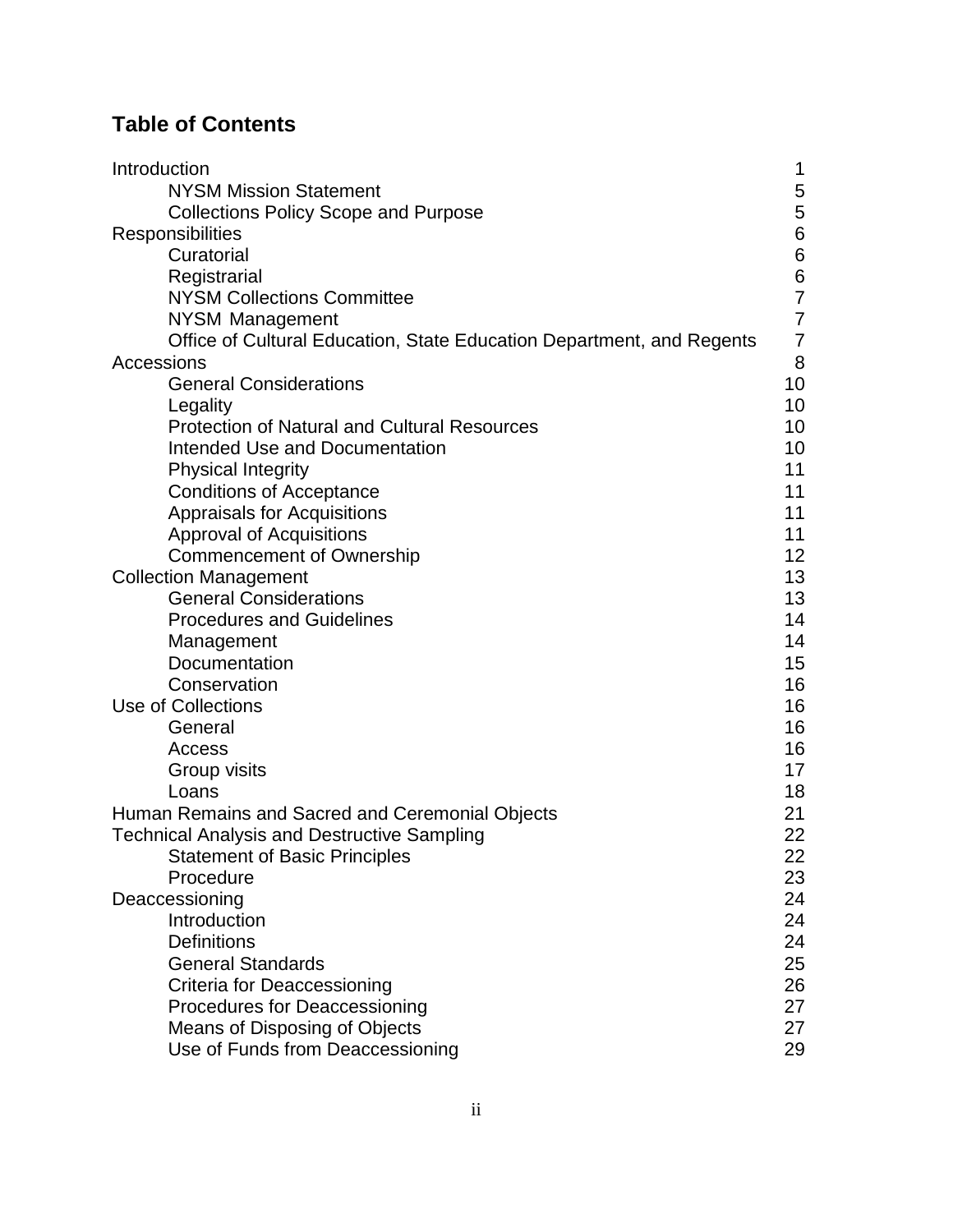| Reproductions                                         | 29 |
|-------------------------------------------------------|----|
| NYSM Education Department Teaching Collection         | 31 |
| Purpose                                               | 31 |
| Types of Objects in the Collection                    | 31 |
| Acquisition                                           | 31 |
| Who Decides What Comes in to the Teaching Collection? | 32 |
| Deaccession                                           | 32 |
| <b>Care of Collection</b>                             | 33 |
| <b>Reproductions</b>                                  | 33 |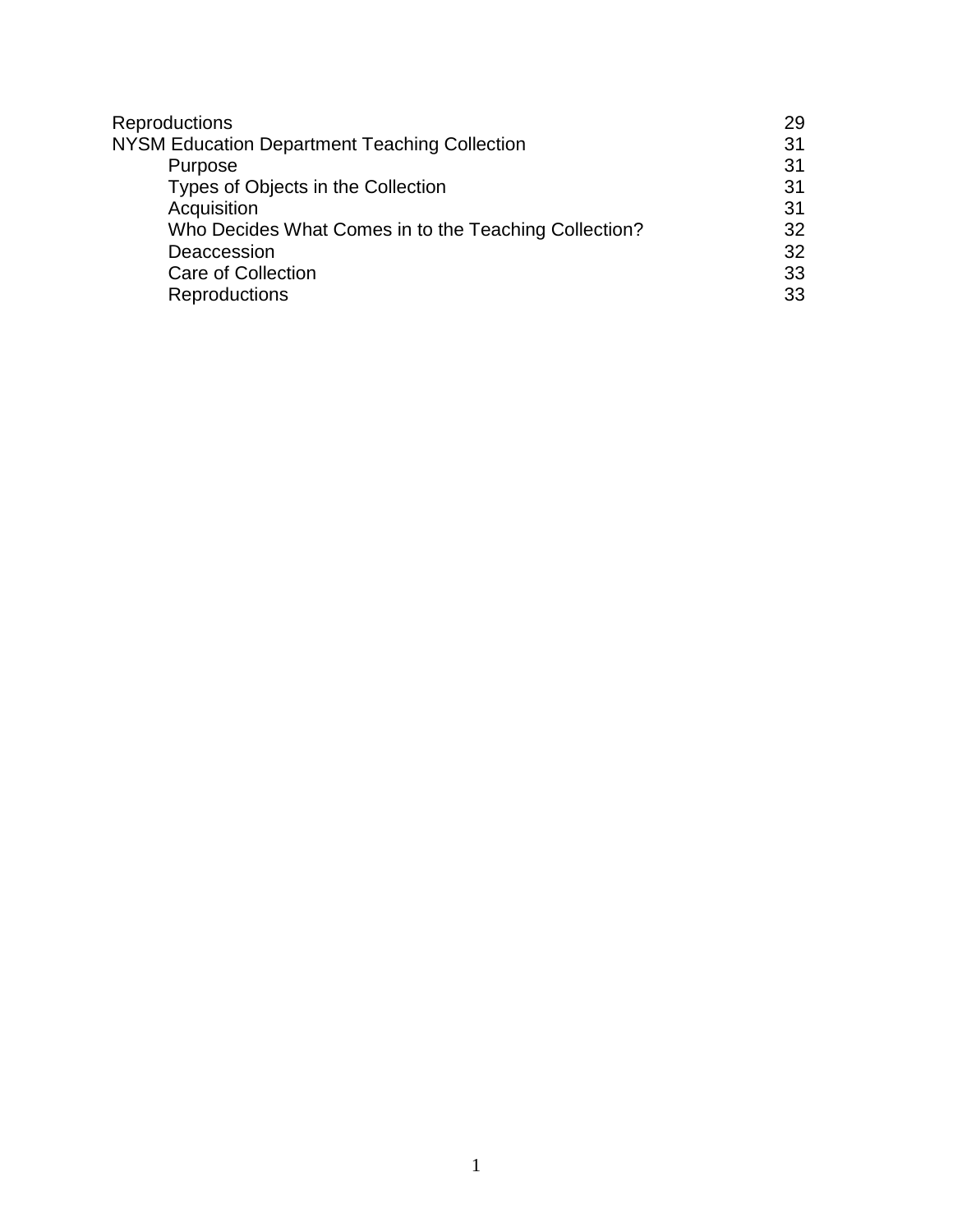# **NEW YORK STATE MUSEUM COLLECTIONS POLICIES**

## **INTRODUCTION**

The New York State Museum's (NYSM) curatorial functions are established in State law. As a result of this legislation, the Museum's collections consist of artifacts, objects, specimens, and associated paper and electronic documentation in archaeology, biology, ethnography, geology, history, and paleontology.

The Museum was formally organized in 1870 by a special act of the State Legislature. However, its beginnings date back to 1835 when New York State inaugurated a series of systematic investigations to be conducted by the newly founded State Geological and Natural History Survey into its natural resources. The resulting collections of natural history specimens were incorporated into the State Cabinet of Natural History, established in 1843 and expanded in 1847 to include a historical and antiquarian section. In 1870 the name (but not the structure) of the State Cabinet of Natural History was changed to the New York State Museum of Natural History:

"The State Cabinet of Natural History is hereby established as a museum of scientific and practical geology and general natural history, at the capital of the state, under the care and custody of the regents of the university, to be known as 'The New York State Museum of Natural History.'"

The Legislation of 1870 formally charged NYSM, with its duties, which were broad in character.

Education Law section 233, part 1:

"All scientific specimens and collections, works of art, objects of historic interest and similar property appropriate to a general museum, if owned by the state and not placed in other custody by specific law, shall constitute the collections of the state museum. The state museum shall be the custodian of the collections, shall perform standard curatorial, research and educational activities and a director appointed by the Regents shall constitute its head."

#### Education Law section 234:

"There shall be made, as the Indian section of the state museum, as complete a collection as practicable of the historical, ethnographic and other records and relics of the Indians of the state of New York, including implements or other articles pertaining to their domestic life, agriculture, the chase, war, religious burial and other rites or customs."

In 1945, NYSM was reorganized through an amendment to the Education law that created the State Science Service. The State Science Service is the branch of NYSM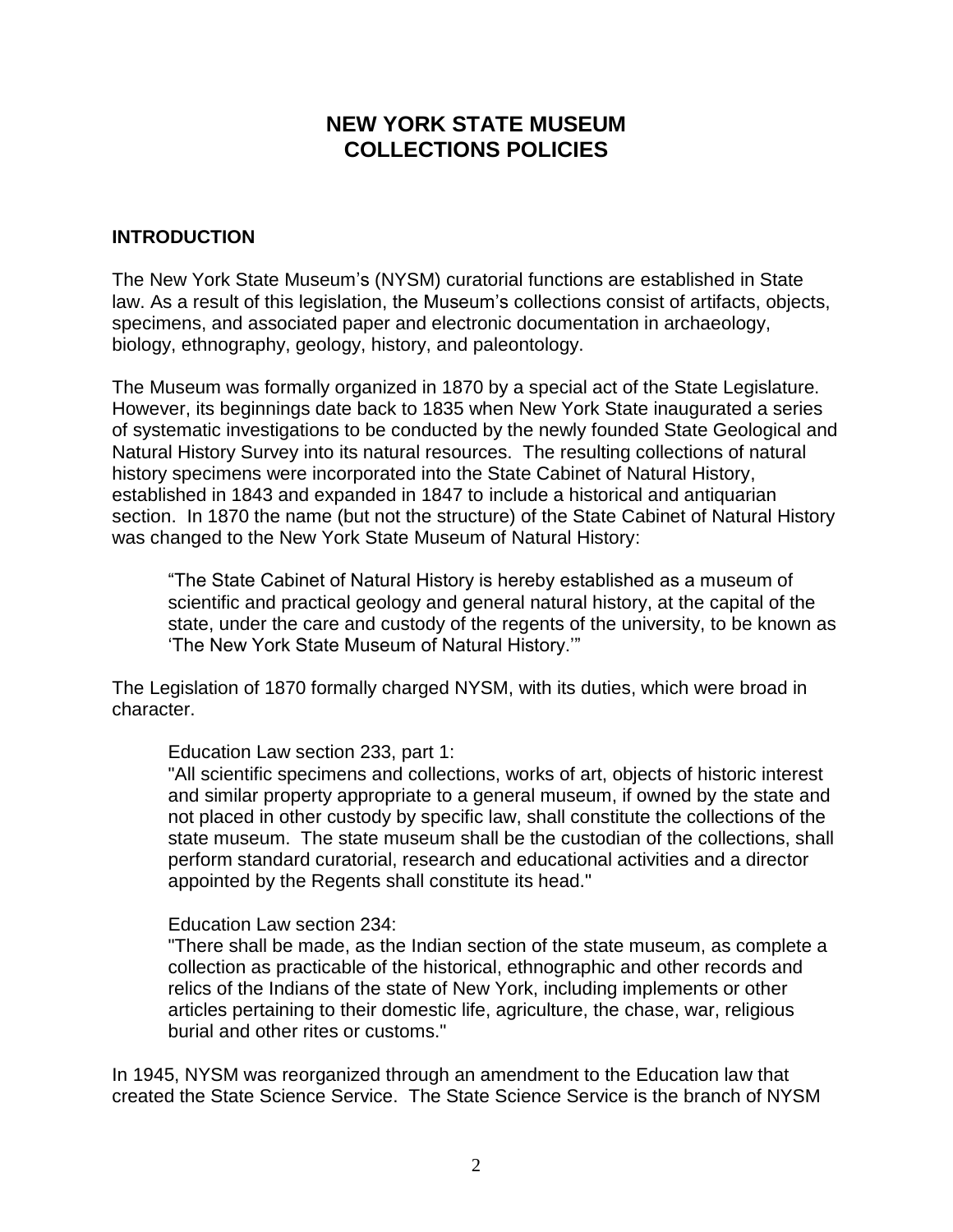that consists of state research scientists, natural history curators and their assistants. Their duties are defined by the following legislation.

Education Law section 235:

"There shall be maintained in the university a science service which shall be known as the state science service and the state geologist, paleontologist, botanist, and entomologist shall constitute its staff together with such other scientists as the Regents may employ or who are now employed by them. This service is empowered and directed to make available its services to all the departments of the state, and the residents of the state under such rules and regulations and the Regents may prescribe and is empowered to engage in such scientific research as directed by law or by Regents and shall cooperate with scientific units or agencies of other states, the federal government, educational institutions and industry in the discovery, analysis and dissemination of scientific information. The director of the state museum shall also be the director and head of the state science service and the staff of the service shall be members of the staff of the state museum."

A New York state "historical and antiquarian collection" to supplement the existing Cabinet of Natural History was authorized by the Board of Regents in 1847. For over a century, periodic restructuring placed it under a series of different offices, culminating in the office of state history, established in 1971. The non-archival functions of this office were transferred to the State Museum in 1976.

Arts and Cultural Affairs Law section 57.03: It shall be the function of the office of state history:

- 1. To collect, edit and publish, with the approval of the commissioner of education, any archives, records, papers or manuscripts that are deemed essential or desirable for the preservation of the state's history.
- 2. To prepare and publish, with the approval of the commissioner of education, or assist in the preparation and publication of, works relating to the history of the colony and state of New York.
- 3. To acquire, administer, preserve, exhibit, interpret, and, in conformity with the regulations of the commissioner of education, to loan, exchange or dispose of historical objects of personal property relating to the history of the colony and state of New York; and to advise any state agency, board, commission, office, civil subdivision, institution, organization, or individual on the acquisition, administration, preservation, exhibition, interpretation, and disposition of historical objects.
- 4. To perform the functions of the state education department set forth in section 19.11 of the parks, recreation and historic preservation law with respect to historic sites under the jurisdiction of the office of parks, recreation and historic preservation; and to advise and assist any political subdivision of the state and any institution, organization or individual concerning the designation, acquisition, administration, interpretation, use and disposition of any historic site,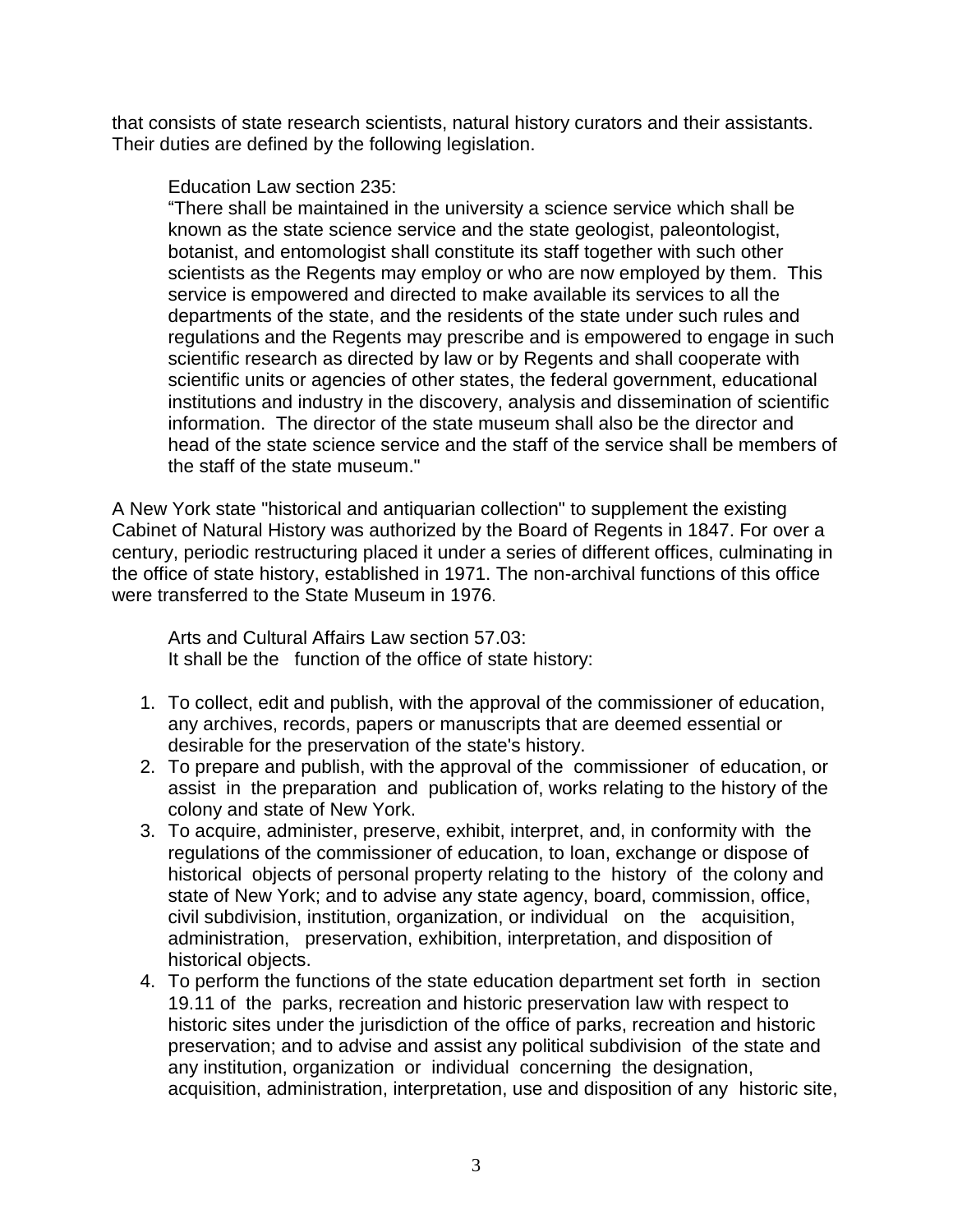property or place relative to the history of the colony and state of New York, and to coordinate educational programs and projects at such historic sites or properties.

- 5. To advise and assist any state agency, board, commission, office, civil subdivision, institution or organization in the planning and execution of any commemorative event relating to the history of the colony and state of New York or New York's participation in commemorative events outside of the state.
- 6. To perform other functions or duties assigned the office by the Commissioner of Education.

In 1993, the New York state biological survey was formally added to the state science service.

Education Law section 235-b:

"1. The New York state biological survey is hereby established in the New York state science service within the state museum to inventory, research, analyze and

disseminate information about all the biota of New York. The biological survey shall:

- (a) Develop and maintain an inventory of the biological resources of New York State, with special emphasis on identifying those resources that are important to biological diversity, have real or potential economic significance, or have particular scientific, systematic, or environmental importance;
- (b) Conduct research on and advance the knowledge of the biological and ecological characteristics and processes that constitute or affect New York state`s environment;
- (c) Interpret and publish the results of research on New York state`s biological resources, thereby making information available to citizens, teachers, industry, and government for educational purposes and for use in decision making;
- (d) Insure the preservation and appropriate expansion of the state`s collection of scientific specimens and artifacts, conduct research on these collections, and make specimens and data available for biological resource studies, ecosystem analyses, and other research projects; and
- (e) Cooperate with the department of environmental conservation, office of parks, recreation and historic preservation, and other state and federal agencies, private organizations and institutions, corporations, and individuals interested in biological resources.

"2. The survey shall not be authorized to enter any privately owned lands without the written consent of the landowner, lessee, or person in control. The survey shall be authorized to enter into agreements with landowners to enter private lands on such terms as may be acceptable."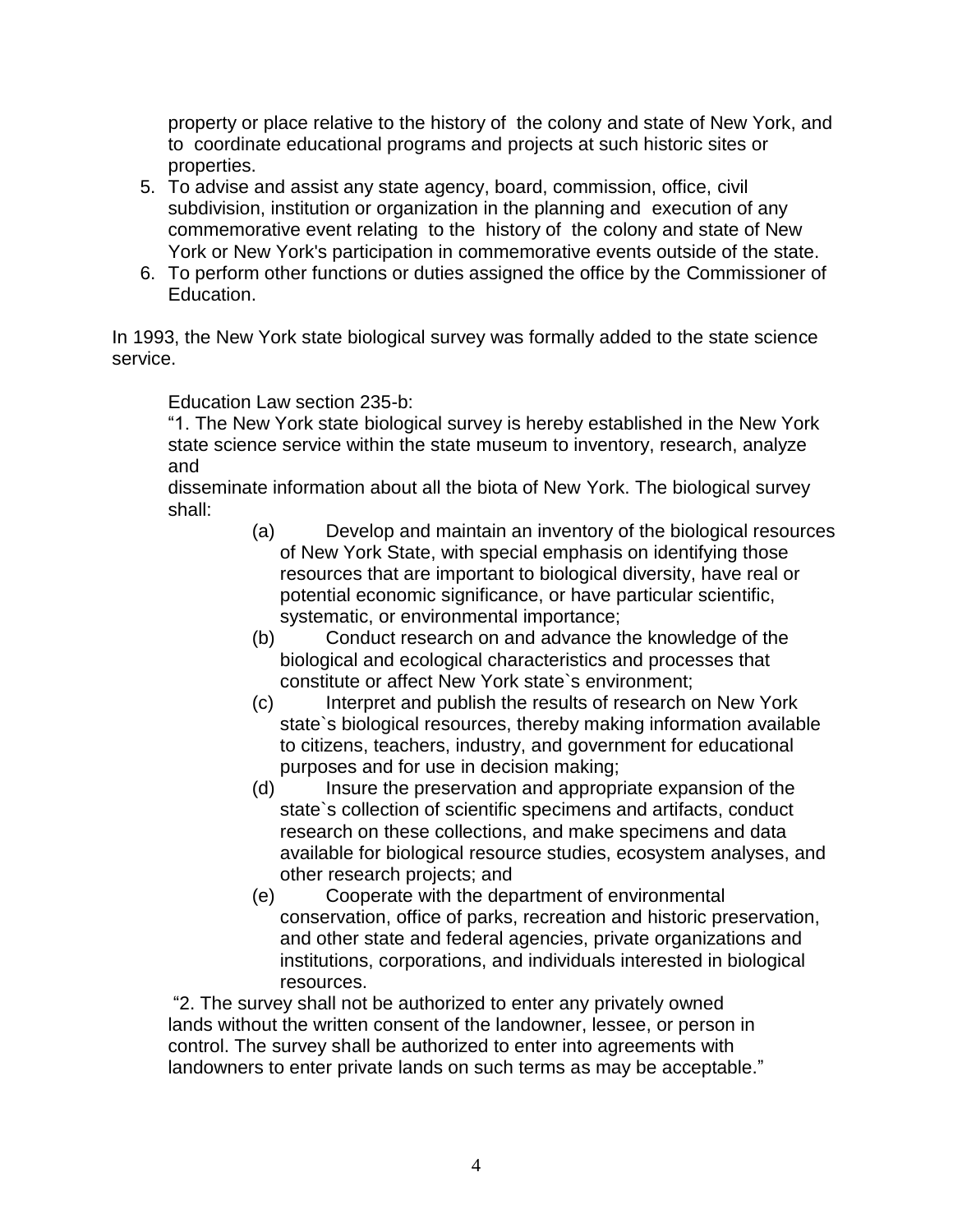The NYSM collections, throughout these administrative changes, have continued to grow and diversify. Internal restructuring eliminated the surveys as administrative units in the early 2000s but did not alter the mandated functions and responsibilities of the surveys. Scientific (archaeology, biology, ethnography, geology, paleontology) collections are administered within the Research and Collections Division headed by a director and a history division headed by a Chief Curator (History).

### **New York State Museum Mission Statement**

NYSM core priorities are encapsulated in the following mission statement.

The New York State Museum serves the lifelong educational needs of New Yorkers and visitors through its collections, exhibitions, scholarship, programs, media and publications in science, history, anthropology, and art. The Museum explores and expresses New York State's significant natural and cultural diversity, past and present.

## **Collections Policy Scope and Purpose**

This statement of collections policy covers all the collections of the New York State Museum. These collections include anthropology/archaeology, biology, geology, paleontology, and history, each with numerous subcollections; natural history illustrations; teaching collections; and their associated documentation. Members of the museum staff, scholars throughout the world, and scholars visiting the NYSM use these collections to carry out original research. The museum's collections are also used in exhibitions and other educational programs at the museum and other institutions worldwide. . The collections form the basis for the continuing reappraisal of our knowledge of the past, present, and future. It is a primary responsibility of the Museum to hand down to future generations these collections and their attached records.

In order to maintain currency, this policy is reviewed on a periodic basis. Substantive changes to the policy are presented to the Board of Regents of the University of the State of New York for approval.

It is clear that NYSM cannot engage in unfocused acquisition. Relevance to the mission statement, physical space, and ongoing costs of care and conservation necessitate carefully considered acquisition policies. Priorities for new accessions will be established and kept current within these parameters. Consideration is given to the deaccessioning of materials that may no longer be appropriate or useful for the Museum's mission.

Collections within the sciences cover mineral groups, rock types, ore deposits, and plants, animals, and fungi, with coverage by group/type and/or by geographical area. Likewise, cultural history objects in anthropology and history collections are collected from across all parts of the state of New York with intensive coverage of particular groups, sites, or specific object types. This range of coverage permits a wide range of research on the State's natural and human histories, identification services, and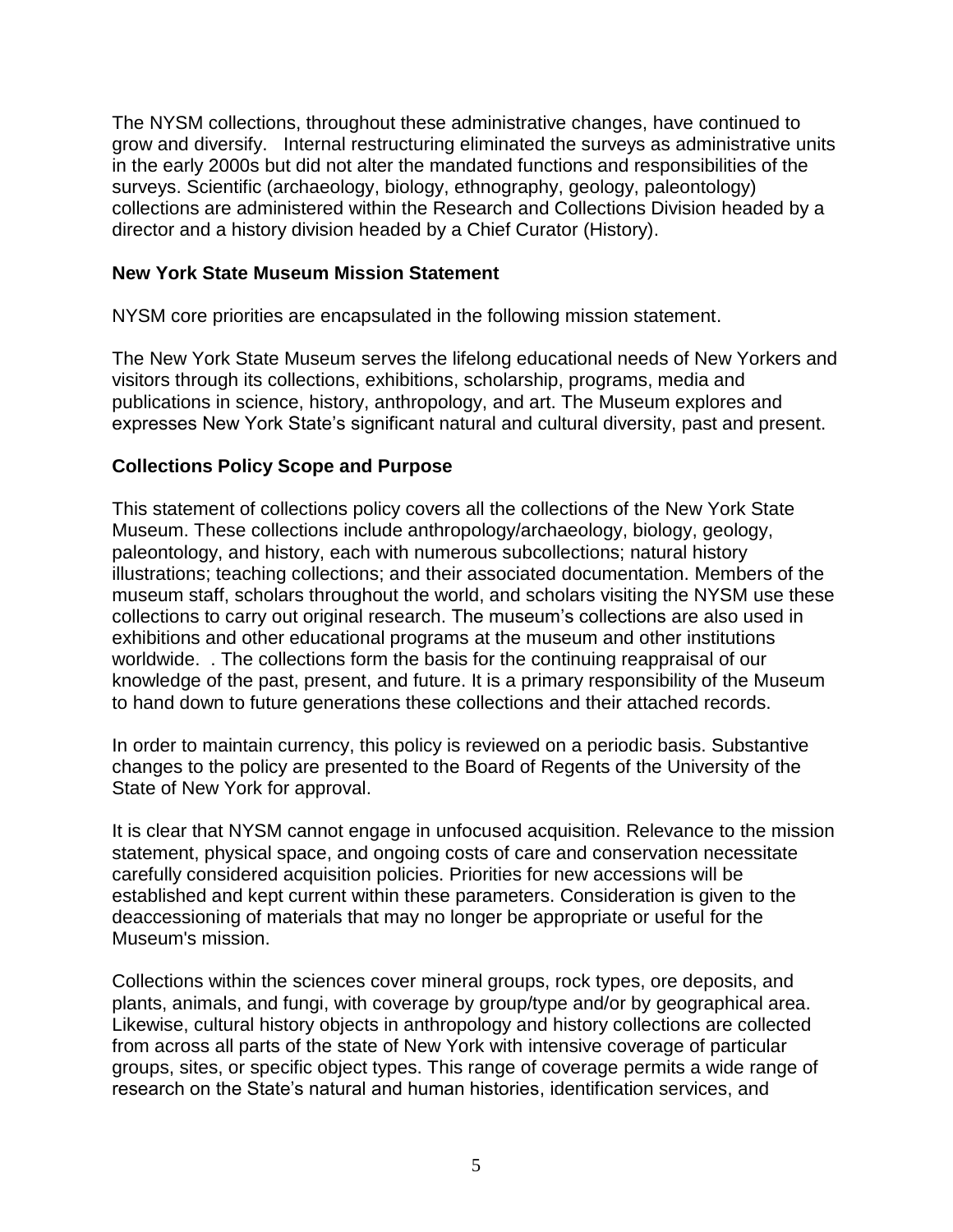extension programs. A balance between intensive and extensive coverage is maintained, as over-specialization tends to be too restrictive while over-diversification could result in an inadequate information base for effective research.

As a multidisciplinary educational and collections and research institution, the Museum recognizes that each discipline has different collecting protocols and practices. The curatorial staff are responsible for developing and implementing discipline specific collections policies and procedures, consistent with the Museum's institutional collections policy and disciplinary standards.

# **RESPONSIBILITIES**

The development, implementation, and revision of the policies governing the use, care, and growth of NYSM collections is the joint responsibility of the curatorial and registration staff, Museum senior managers, the Office of Cultural Education, the State Education Department, and the Board of Regents of the University of the State of New York. Individual responsibilities are outlined below.

# **Curatorial**

Curators are responsible for the collections assigned to them, and as a community, for all NYSM collections. Curators care for objects by imposing intellectual control over collections, maintaining written and electronic records according to Museum and discipline standards, housing collections consistent with current conservation standards, making recommendations on care and conservation of collections, making collections available for research, exhibition and other educational purposes, and developing and implementing collection policies. Curators are the "front-line" advocates for the needs of the collections to NYSM managers. Curators also support NYSM management by actively participating in grant writing for collections care. Curators take part in collection advocacy efforts by NYSM management within State government as well as the private sector.

Collections Managers support the work of the curators by managing the day-to-day operations of the individual collections assigned to them. They assist with such activities as accessioning, cataloging, organizing, and housing collections, digitization of collections and collections documentation, database management, preparation of materials for loans, aiding visiting researchers, and responding to requests for images. Along with curators, Collections Managers are responsible for establishing written procedures or guidelines for the management, documentation, and conservation of the Museum's collection.

# **Registrarial**

Registration staff members are responsible for maintaining the legal integrity of the collections. They do this through maintaining all legal documentation of the collections,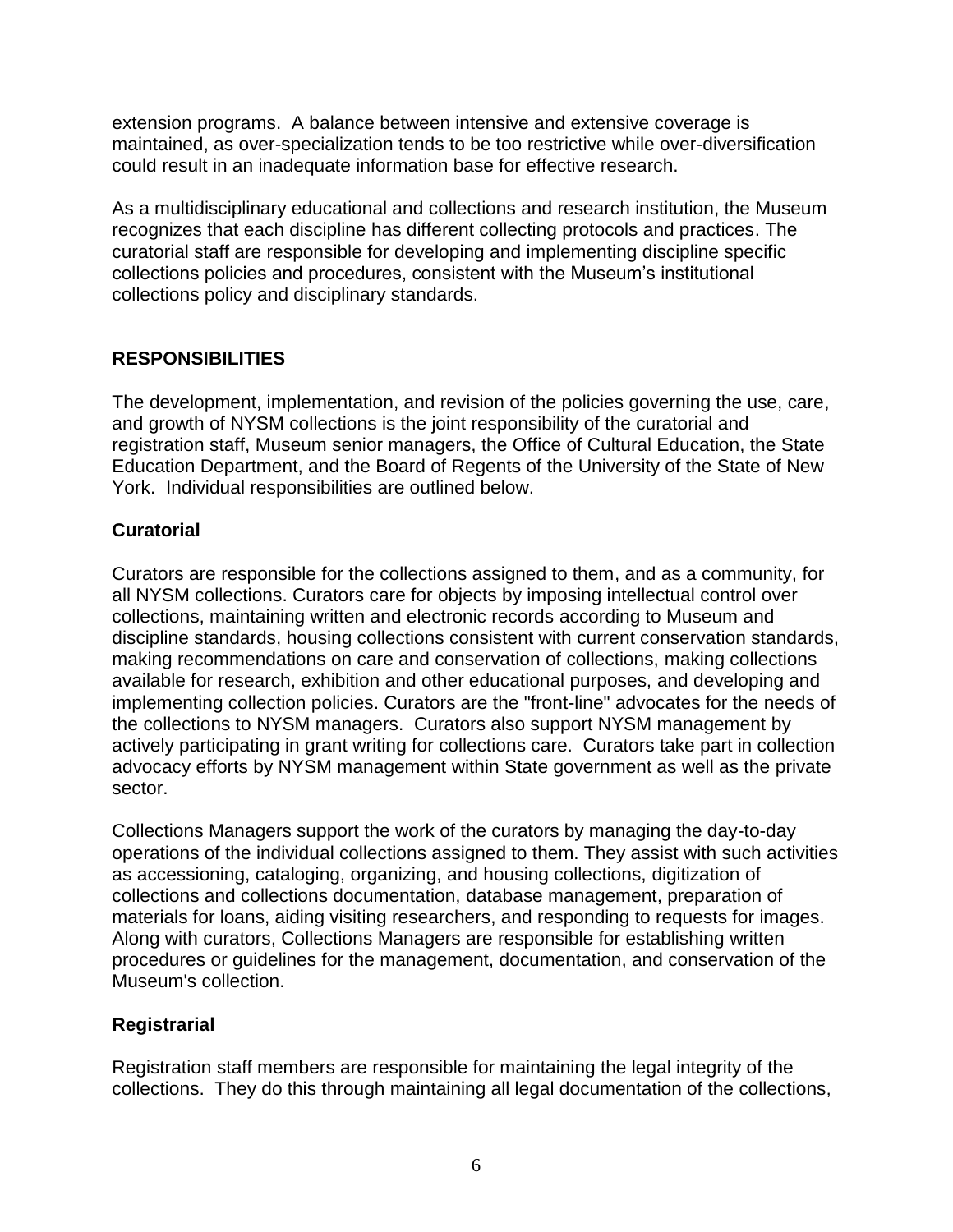advising on acquisitions that may have legal concerns, maintaining all necessary permits as related to collecting, conducting risk assessment studies for collections care, and maintaining appropriate insurance for loan materials. In addition the registration staff take active roles in overall care of collections, monitoring of environmental conditions, management of electronic records, and policy development. Registration staff advise both NYSM management and curators. Like curators, registration staff members actively participate in grant writing and advocacy efforts. (In the absence of a Museum Registrar, these duties fall upon curators, registrars, and collections managers of individual collections, with oversight by the Research and Collections Division director for anthropology, archaeology, biology, geology, and paleontology or Chief Curator (History) for history, and review by the Museum Collections Committee.)

# **New York State Museum Collections Committee**

The Collections Committee of the New York State Museum (NYSM) serves as a crossdisciplinary curatorial forum on all matters related to NYSM collections. Its members collectively advise on and are responsible for the review and administration of policies related to NYSM collections as a whole, with the aim of maintaining the integrity of curated objects while maximizing their research and educational value." Collections Committee membership includes all collections staff. Meetings of the Collections Committee are open to all interested staff. The Director, Research and Collections Division and Chief Curator (History), or their designates, serve as an ex officio members of the committee. All recommendations of the committee are forwarded to the NYSM senior management team and Museum Director for approval.

#### **New York State Museum Management**

Museum management, consisting of the Museum Director, Director, Research and Collections Division, and Chief Curator (History), is responsible for approval of collections policies under advisement of the Collections Committee. NYSM management is also responsible for obtaining and allocating resources necessary for the overall operation of the collections. In addition, managers take an active role in advocating for collection needs to State Education, the Legislature, the Governor, and private sources. In order to fulfill these responsibilities, senior managers work closely with curatorial staff and the Collections Committee to understand collection needs and set priorities.

# **Office of Cultural Education, State Education Department, and Regents**

The Office of Cultural Education and the State Education Department are responsible for facilitating the allocation of resources that allow the State Museum to care for its collections. The Regents of the University of the State of New York approve collections policies and are provided periodic reports on major accessions and deaccessions, including repatriations under the federal Native American Graves and Repatriation Act (NAGPRA).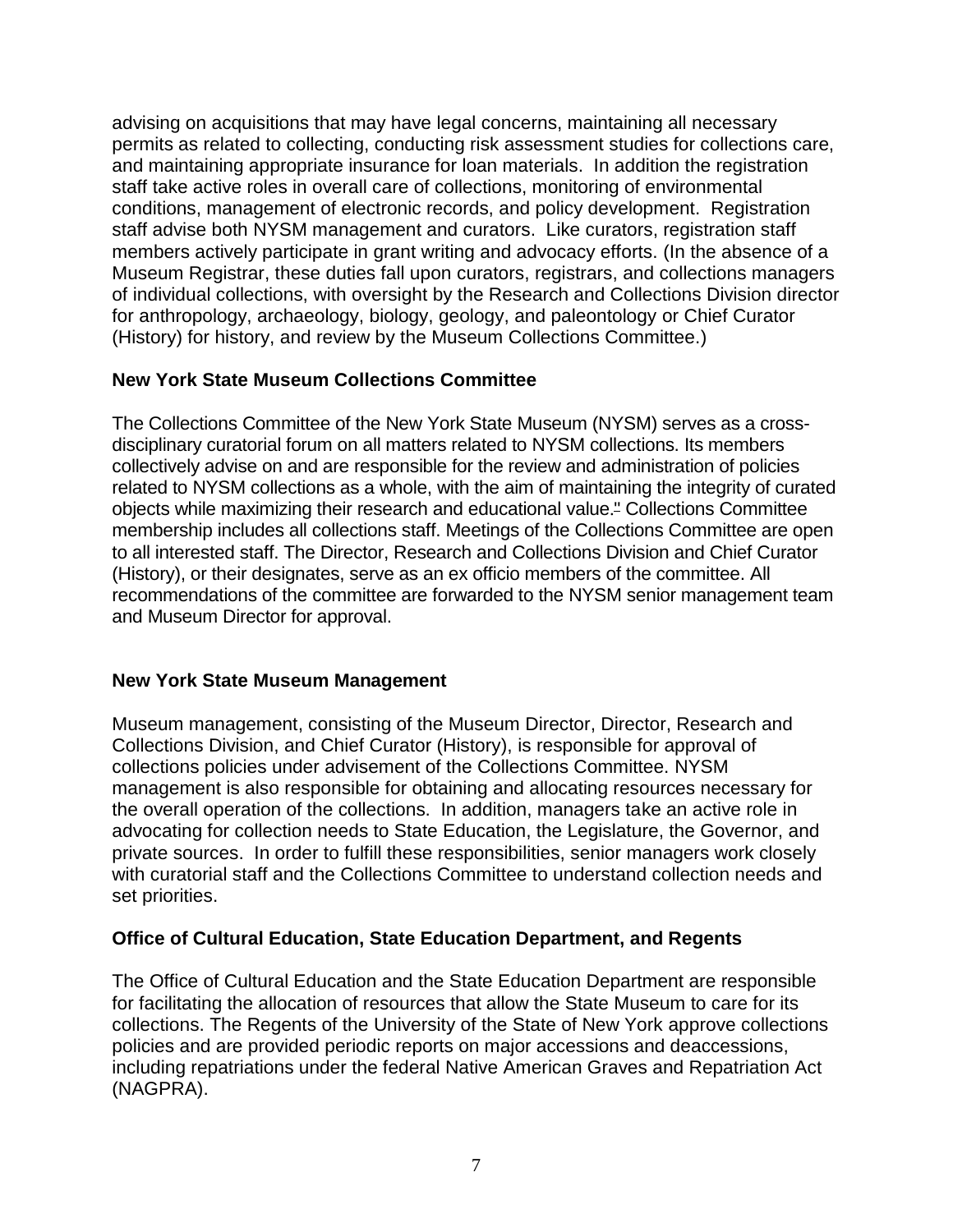## **ACCESSIONS**

### **General Considerations**

The quality of NYSM collections is improved by new accessions, well-justified deaccessioning, value-added specimen- or artifact-based research, and artifacts and specimens that support exhibitions and educational programming. The net result is that the collections continue to grow in quality and quantity to support the mission of the Museum.

Limitations in physical space and financial resources dictate that the Museum not engage in unjustified major acquisitions. Therefore, priorities for the acceptance of new acquisitions will be established, followed, and constantly monitored by each collections area and by NYSM management. One of the best methods of managing collections growth is preparation of annual acquisitions plans and rejection of unsatisfactory material as determined by the criteria established in these accession policies.

Specimens and objects are added to the collections in a variety of ways: field work, salvaged materials, transfers from other state and federal agencies, purchases, gifts, bequests, and exchanges, among others. Not all objects/specimens acquired by the Museum are suitable for accession into the collections. Only materials that support the collection goals and mission of the Museum and specific discipline policies are accessioned into the Museum's collections. NYSM does not accept specimens or artifacts offered with restrictions on use that might interfere with the mission and goals of the Museum. Items offered with restrictions will require special consideration review by the Collections Committee and approval by NYSM senior management. Potential acquisitions that require substantial space and/or financial commitment from the Museum are reviewed by the Museum's Collections Committee and its recommendation is reviewed for approval by the appropriate senior manager and Museum Director.

Accessioning is the formal process used to accept and record an acquired item as a collection specimen or object. It is a process by which appropriate material is added to the Museum's collections. Accessioning includes two basic activities: an approval process and a registration or documentation process. The policies governing these activities are discussed in the following sections.

The following criteria shall be considered during the evaluation of a specimen or artifact or group of specimens or artifacts as potential acquisitions:

1. Legality – The donor/transferor must have full and clear legal title or the right to convey full and clear legal title to the specimen, object, or collection and all associated materials offered.

The specimen, object, or collection must have been obtained or imported legally with satisfactory documentation to that effect.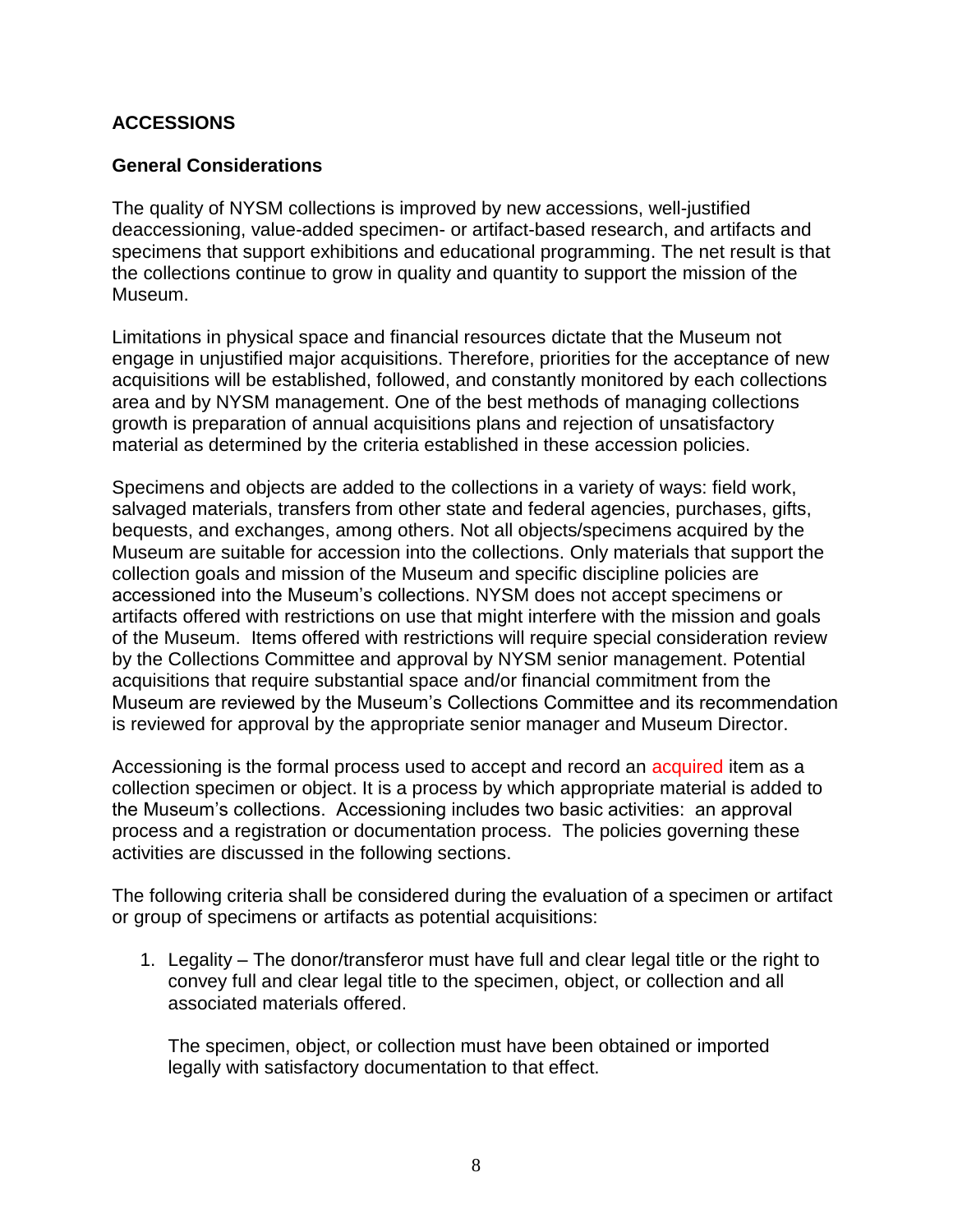- 2. Collection Priorities The specimen, object, or collection must be consistent with the collection priorities of the Museum and the appropriate curatorial unit.
- 3. Uniqueness The specimen, object, or collection is so unusual that it presents an exceptional opportunity for the Museum and should be given preferential consideration. Items representative of historically or scientifically significant themes deemed essential to the interpretation of those themes will also receive appropriate consideration.
- 4. Documentation The specimen, object, or collection must have adequate accompanying scientific or historical documentation. If not, there must be some extraordinary reason such as excellent exhibit item, few in existence, etc., to justify adding it to the collections.

The provenance of the specimen, object, or collection must be adequately documented.

5. Physical integrity – The current physical condition of the specimen, object, or collection must permit immediate use as intended. If not, consideration must be given to the extent additional preparation or conservation is required.

Sufficient physical, personnel, and monetary resources must be available to care for the specimen, object, or collection once accepted by NYSM.

- 6. Consideration will be given to the ongoing resources needed to preserve the specimen, object, or collection such as personnel, processing and maintenance costs, space needs, collection storage equipment, and conservation needs.
- 7. If specimens, objects, or collections are offered for sale to NYSM, the Museum will consider whether comparable items could be obtained by gift, bequest, transfer or field collection.
- 8. NYSM does not accept items into the collections with undue restrictions or conditions. Conditions such as exhibition commitment, "permanent" or long-term loans; intellectual property restrictions (copyright, patent, trademark, trade name); and restrictions or encumbrances due to the nature of the object (representative of an extinct or endangered species [unless the Museum holds a permit to do so], physically hazardous, defamatory) are potential grounds for rejecting an acquisition, and must be given careful consideration when an object or collection is being reviewed for acquisition.
- 9. Ethical Considerations The specimen, object, or collection must be obtained ethically (obtained in a manner consistent with the relevant discipline's professional and ethical standards).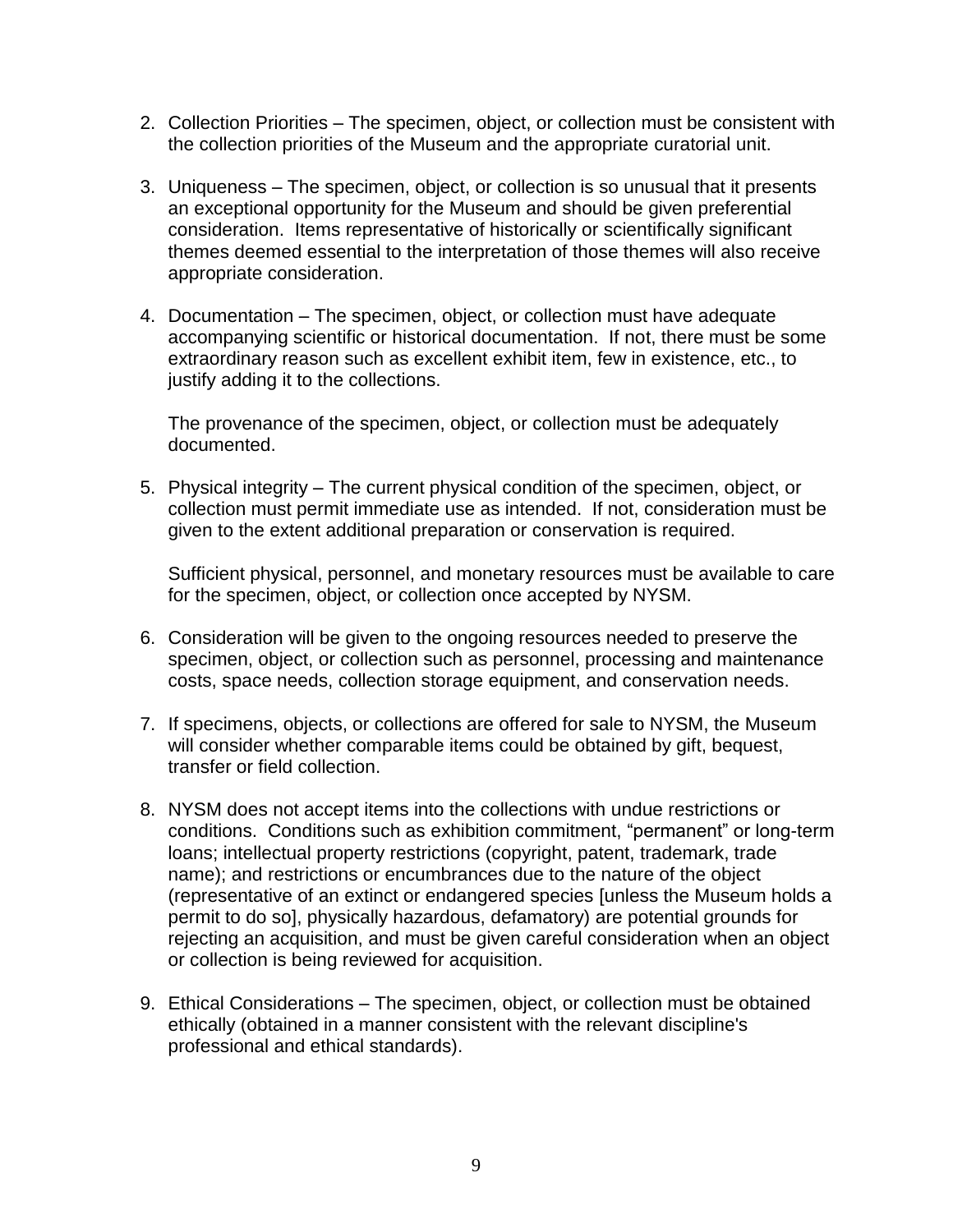Adequate consideration must be given to the rights and beliefs of the culture of the originating locality.

Private landowners and responsible governmental entities must be adequately consulted and fully informed of collecting activities.

10. Objects or specimens in large collections should be scrutinized individually to ensure the legal ownership and to avoid unnecessary duplication and inappropriateness of individual items.

# **Legality**

NYSM does not knowingly accept or acquire specimens, objects, or collections that have been illegally collected or imported into the United States. Every reasonable effort will be made to ensure that items considered for acquisition have been collected and imported in full compliance with local, state, federal, foreign, and international statues. It is the responsibility of Museum staff members to inform themselves of and comply with pertinent laws. Illegally imported items confiscated by law enforcement agencies and offered to the Museum may be accepted if they fall within the scope of a given collection.

# **Protection of Natural and Cultural Resources**

The Museum strives to preserve and guard the natural and cultural heritage of New York and the world. Therefore, NYSM may refuse specimens or artifacts if it has reason to believe that their collection caused or contributed to the recent destruction of the population of a species, community of organisms, habitats, sites, or monuments. The Museum may also refuse to accept items collected in such a way as to impair their scientific value, e.g., archaeological and geological objects taken without proper recording of stratigraphic and site data or biological specimens with inadequate documentation, unless the objects are clearly specified for use in which these data are not needed. It is the responsibility of the Curator to whom a specimen or artifact has been offered to make a reasonable effort to ascertain from the circumstances surrounding the transaction, or knowledge of the specimen or artifact's provenance, that the original collection was appropriately performed.

# **Intended Use and Documentation**

It is the responsibility of the Curator to identify the intended use(s) of the specimens, objects, or collections offered. The Curator and appropriate Collections Manager are responsible for determining whether the quantity and quality of data and provenance for such specimens are sufficient for their intended use.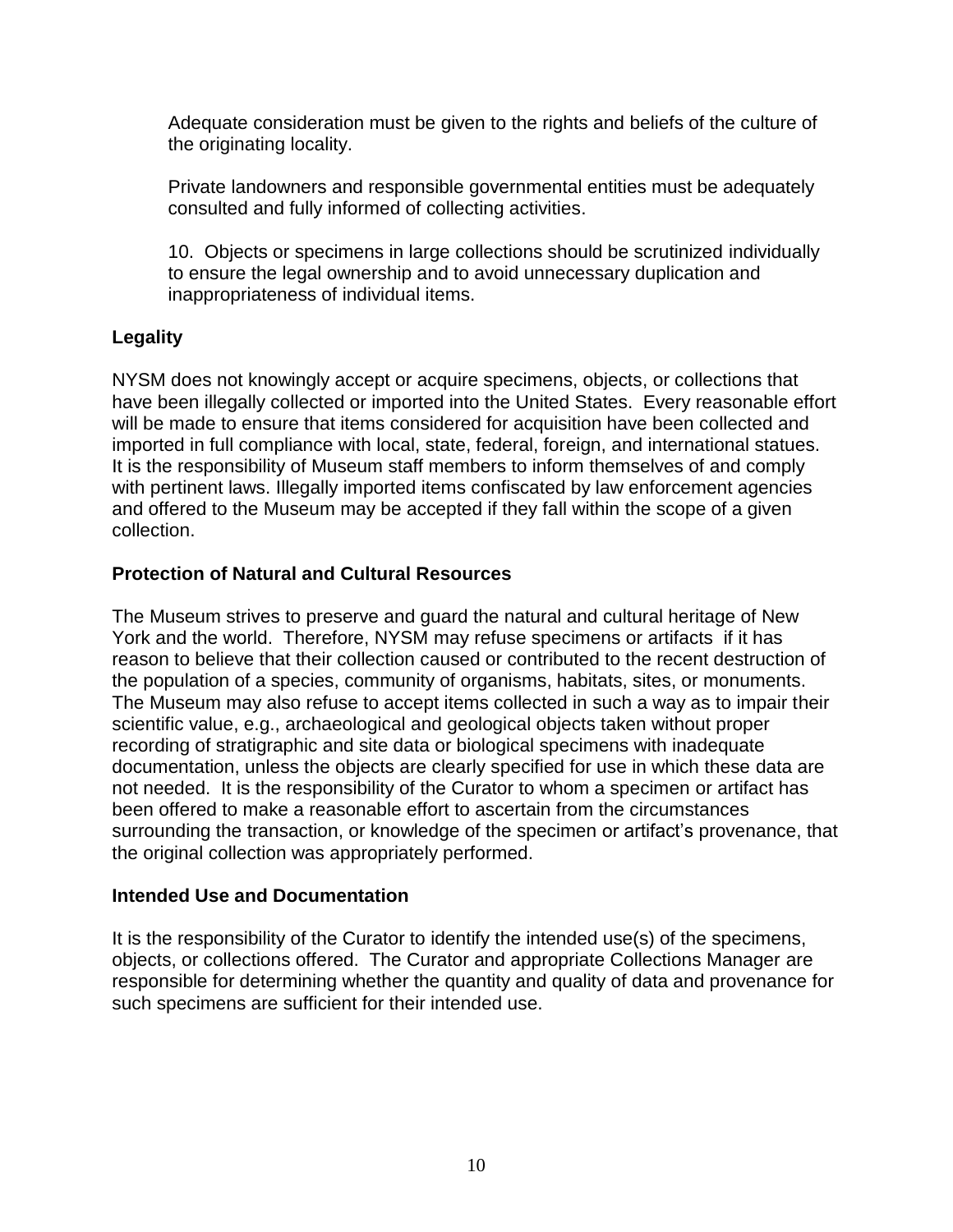## **Physical Integrity**

The Museum does not accept specimens or artifacts for which it cannot immediately provide adequate storage and care, unless not accepting them threatens their future availability for research and education. Information concerning additional preparation or conservation treatment needed to permit use of the specimen or artifact as intended must be presented during the acquisition approval process.

## **Conditions of Acceptance**

NYSM does not guarantee to a donor that specimens, objects, or collections will be retained permanently by the Museum, that they will be exhibited permanently or temporarily or that they will be kept together in storage as a single group. However, it is recognized that situations arise where conditions that would not interfere with the mission and goals of the Museum are placed on specimens or artifacts by the transferors. Examples of such a situation might be items received from Federal museums or agencies that are not allowed by law to transfer the title of such specimens or objects.

In the extraordinary event that specimens offered with contingencies are approved for acquisition, this acquisition will be approved according to standard procedures. In addition, however, a written agreement should be prepared describing the restrictions placed on the transfer of specimens as well as the responsibilities of both the transferor and Museum. The agreement should be signed by both the NYSM director and the transferor.

#### **Appraisals for Acquisitions**

It is the responsibility of the donor to have material appraised by a recognized independent appraiser. The Museum will inform the donor that it is their responsibility to consult appropriate Internal Revenue Service regulations and seek professional tax or legal counsel. NYSM will maintain appropriate records as required by IRS. It is the policy of the Museum NOT to give estimated dollar value of donations to the donor as it represents a direct conflict of interest with the IRS. In general, no NYSM staff member may provide an appraisal for any purpose.

#### **Approval of Acquisitions**

The acquisition process results in selective accessions to further the mission and goals of the Museum and its collections units, consistent with New York State Education Law §233-a.

1. The Museum accepts suggestions from all sources for possible accessions to the collections. The appropriate curator is given the information and reviews the potential accession. Potential accessions must support the mission of the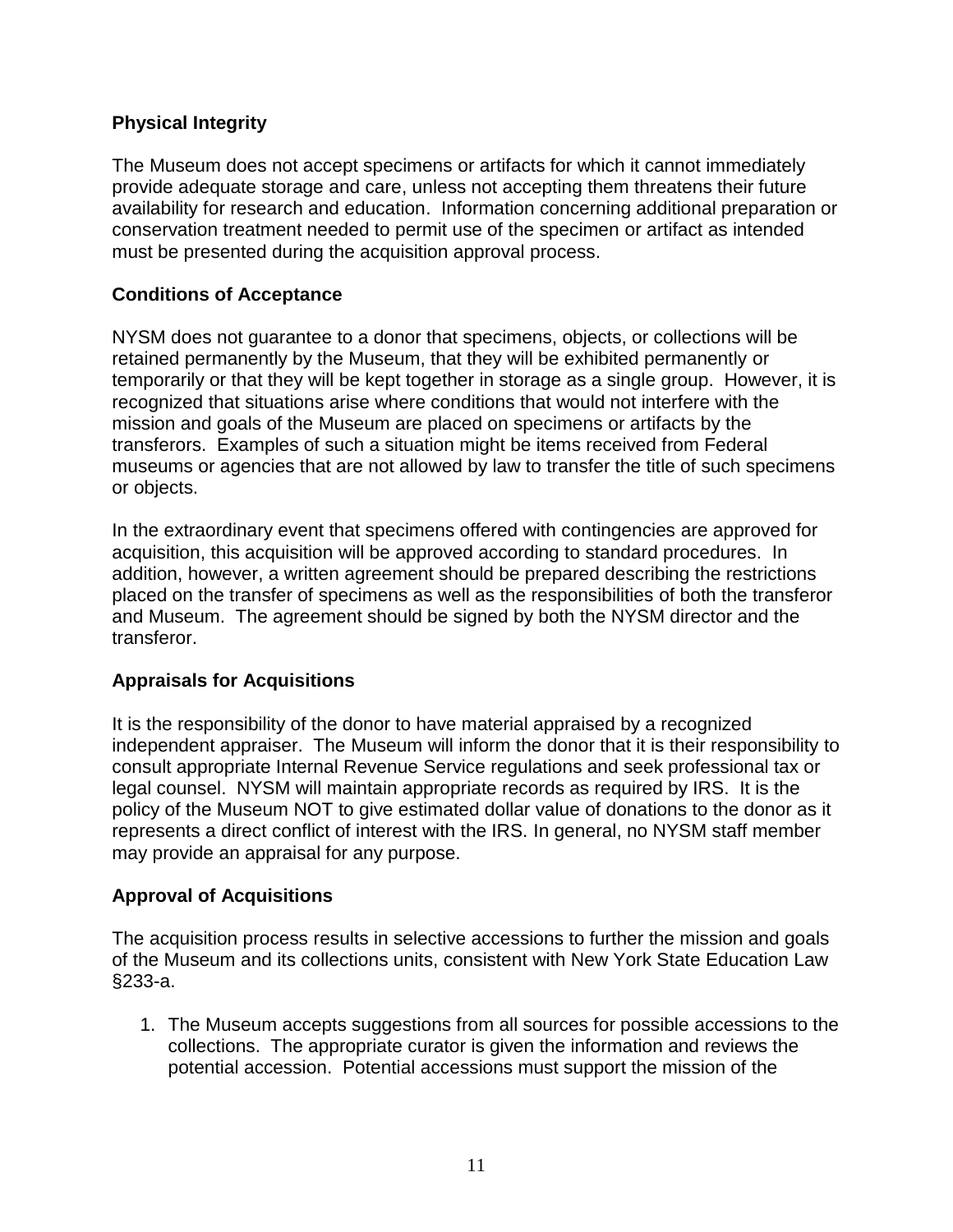institution, fulfill the collecting policy, and pose no threat to human or collection safety.

- 2. The appropriate curator brings potential accessions to the attention of his/her unit's management. If approved, the acquisition is processed for accession according to the established standards of the discipline.
- 3. Acquisitions that pose certain issues are brought before the Collections Committee of the New York State Museum. If approved, the request is forwarded to the appropriate NYSM manager and Director for final approval. Examples of acquisitions requiring Collections Committee review include the following:
	- a. Acquisitions that do not obviously fall within the established collecting areas of the Museum;
	- b. Acquisitions with special restrictions or conditions placed on their use;
	- c. Acquisitions with questions regarding ownership and/or provenance;
	- c. Acquisitions that will require substantial funds or other resources for their care, storage, or conservation;
	- d. Acquisitions that will require unusual accommodations in terms of storage space or curation care, with potential for disadvantageous or detrimental impact upon other NYSM collections.

#### **Commencement of Ownership**

The time at which NYSM takes possession of and legally owns a specimen, object, or collection varies with the method of acquisition. In all cases, ownership can not begin until the approval process for accessioning acquisitions (as described above) has been completed. The following definitions set forth the time and conditions for commencement of ownership:

- 1. Gifts/bequests NYSM is considered to own a specimen or object when it physically enters a Museum facility and a deed of gift has been completed and signed by both the donor and NYSM. Ownership begins only when both conditions have been met.
- 2. Purchases Ownership begins when NYSM has paid for the specimen, object, or collection, subject to any conditions of delivery.
- 3. Exchange/transfer/State agency transfer Ownership begins when specimens, objects, or artifacts physically enter a Museum facility and all exchange/transfer forms are signed and transmitted back to the donor.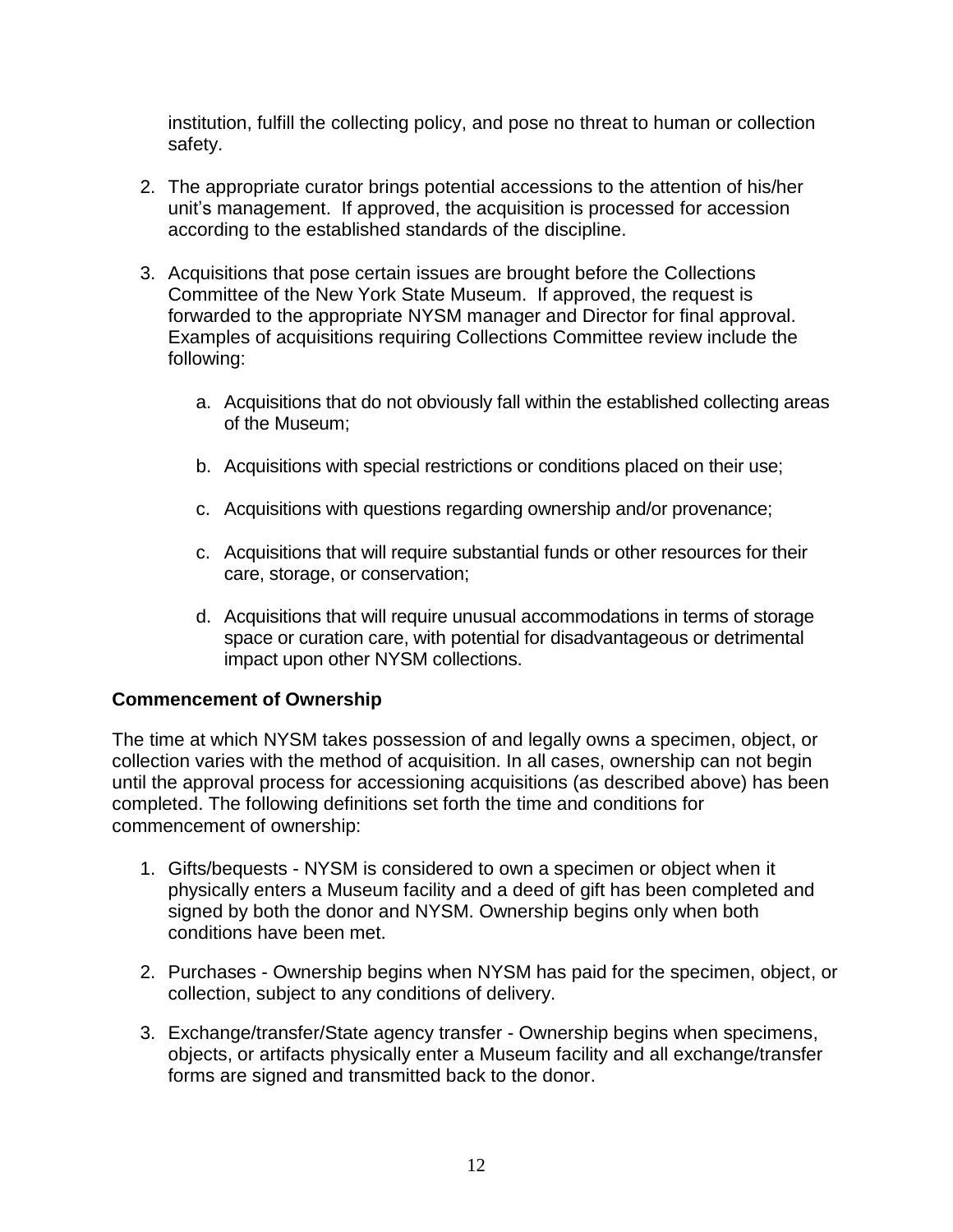- 4. Abandoned property. Unaccessioned objects, specimens, and artifacts in physical possession of the Museum for which ownership is unknown are treated as abandoned property. Accession into the collections only takes place after all steps are followed in Education Law Section 233-a.8.
- 5. Field collection Everything collected on Museum-sponsored trips by employees, interns, and volunteers automatically and immediately belongs to the Museum as soon as it is collected unless limited by permit or legislative restrictions. Following the conclusion of the trip, the appropriate Museum department will make recommendations for accessioning parts or all of the materials collected, according to the acquisitions approval process outlined in this policy.

The Museum has the right of first refusal for all materials collected by participants of Museum classes or programs. For jointly funded projects, a written agreement will be developed at the beginning of the project, before field work begins, describing the disposition of specimens collected as part of the project. The agreement should be approved by the NYSM Director and the appropriate representatives of the other funding agencies.

Employees holding joint appointments, whether temporary or long-term, with other agencies should recognize the potential conflict of interest relative to collecting activities. Every effort should be made by employees to obtain representative material for the Museum from any museum-sponsored trip in which they participate. For long-term joint appointments, a written agreement should be developed clarifying the disposition of specimens collected during the course of the appointment. The agreement should be approved by the NYSM Director and the appropriate representative of the other agency.

# **COLLECTION MANAGEMENT**

# **General Considerations**

The ultimate goal of collection management is to maximize the historical and/or scientific value and extend the life of specimens and objects in the NYSM collections in order that they may be used to increase knowledge of our heritage. Accomplishing this involves:

- 1. Managing the specimens and objects individually and collectively relative to Museum resources (space, personnel, equipment, etc.);
- 2. Maintaining documentation procedures that fulfill legal requirements, preserve each item's collection data, and build a record of the specimen's or object's use and history; and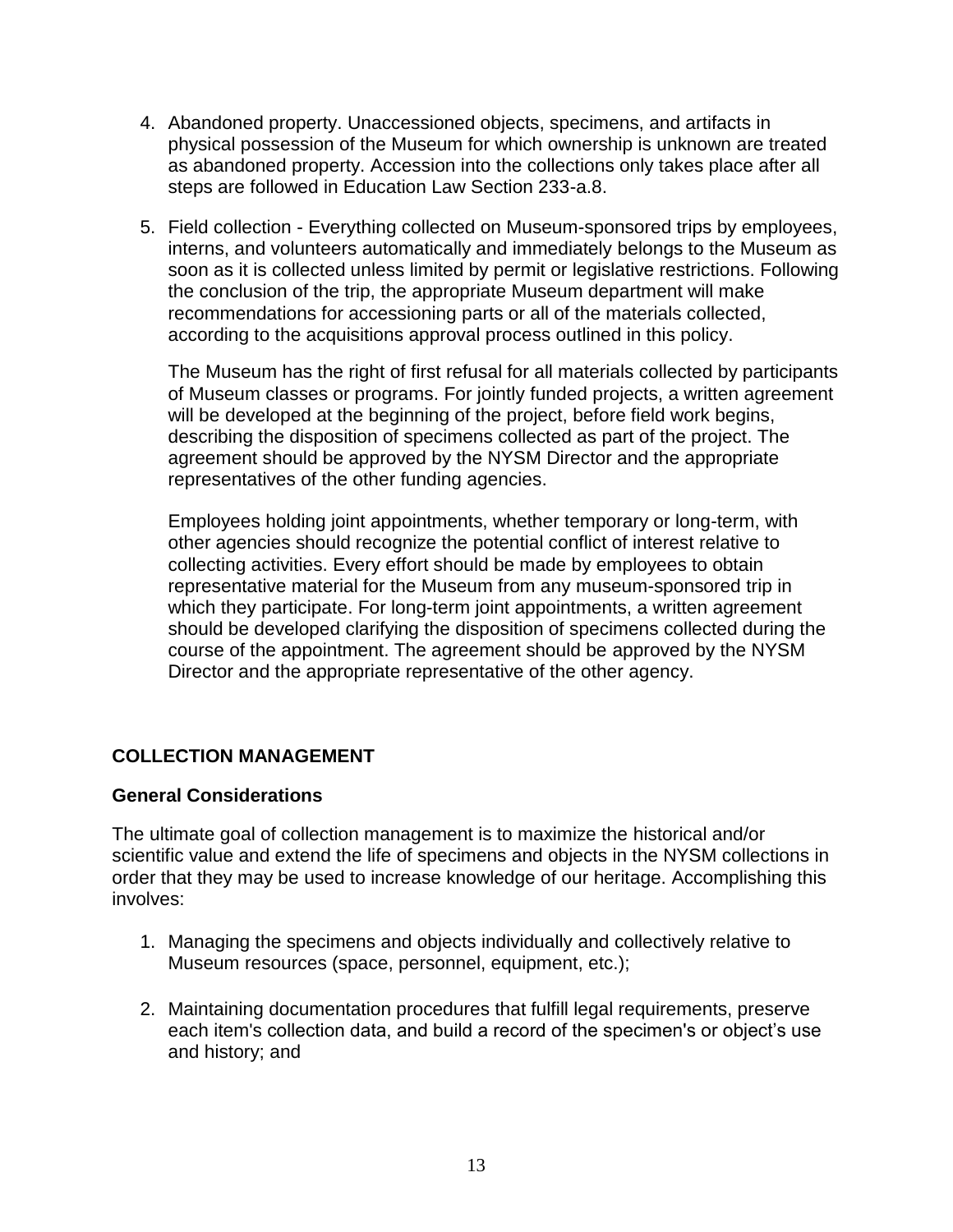3. Insuring that sound conservation principles are followed to slow biological, chemical, and mechanical deterioration.

NYSM will make every effort to adhere to professional standards and ethics for collections management. The Board of Regents is ultimately responsible for the protection and appropriate use of the collections. Although it is the primary function of the Registrar's Office to coordinate the collections care program for the Museum, the entire Museum staff shares the responsibility for the care and management of the collections. Not **only** is the safety of the specimens and artifacts to be considered, but human health and safety issues resulting from contact with or interaction with specimens and objects must be addressed as well.

The Museum is committed to the effective use of its collections information. To that end it supports a single centralized computer database system in which all pertinent collections data, including images, are maintained. The data system to be used will conform to accepted metadata standards for museum collections documentation (e.g., SPECTRUM, [Access to Biological Collections Data \(ABCD\) Schema\)](http://www.pro.rcip-chin.gc.ca/GetForumRecord.do?lang=en&type=sd&id=FORUM_23089). The system will also comply with industry accepted standards and best-practices regarding security, sustainability, and the long-term preservation of information, The system is used in all aspects of collections management, including accessioning, loans, deaccessioning, and as appropriate, information sharing within the Museum and with external collections, research, and educational institutions.

## **Procedures and Guidelines**

The Registrar and appropriate Curators and Collections Managers are responsible for establishing written procedures or guidelines for the management, documentation, and conservation of the Museum's collections, subject to the general guidelines of this policy. Procedural documents are reviewed by the Collections Committee, or a subcommittee thereof, which may suggest revisions.

Statements of procedure developed by individual curatorial units are registered in writing with the NYSM Collections Committee, which maintains the NYSM Curatorial Procedures manual.

#### **Management**

The Registrar coordinates the development of short and long range plans to improve the quality of management, documentation, and care of the museum's collections. To facilitate this process, the Registrar and the appropriate Collections Manager and Curator, in consultation with conservators, will prepare collection philosophies/priorities statements, department acquisition plans, collections assessment, and Museum-wide conservation assessment at appropriate time intervals. A long-range collections management plan will be prepared every five to seven years, with annual revisions as needed, using these and other reports. These plans are submitted to the Museum's Senior Management for review and approval.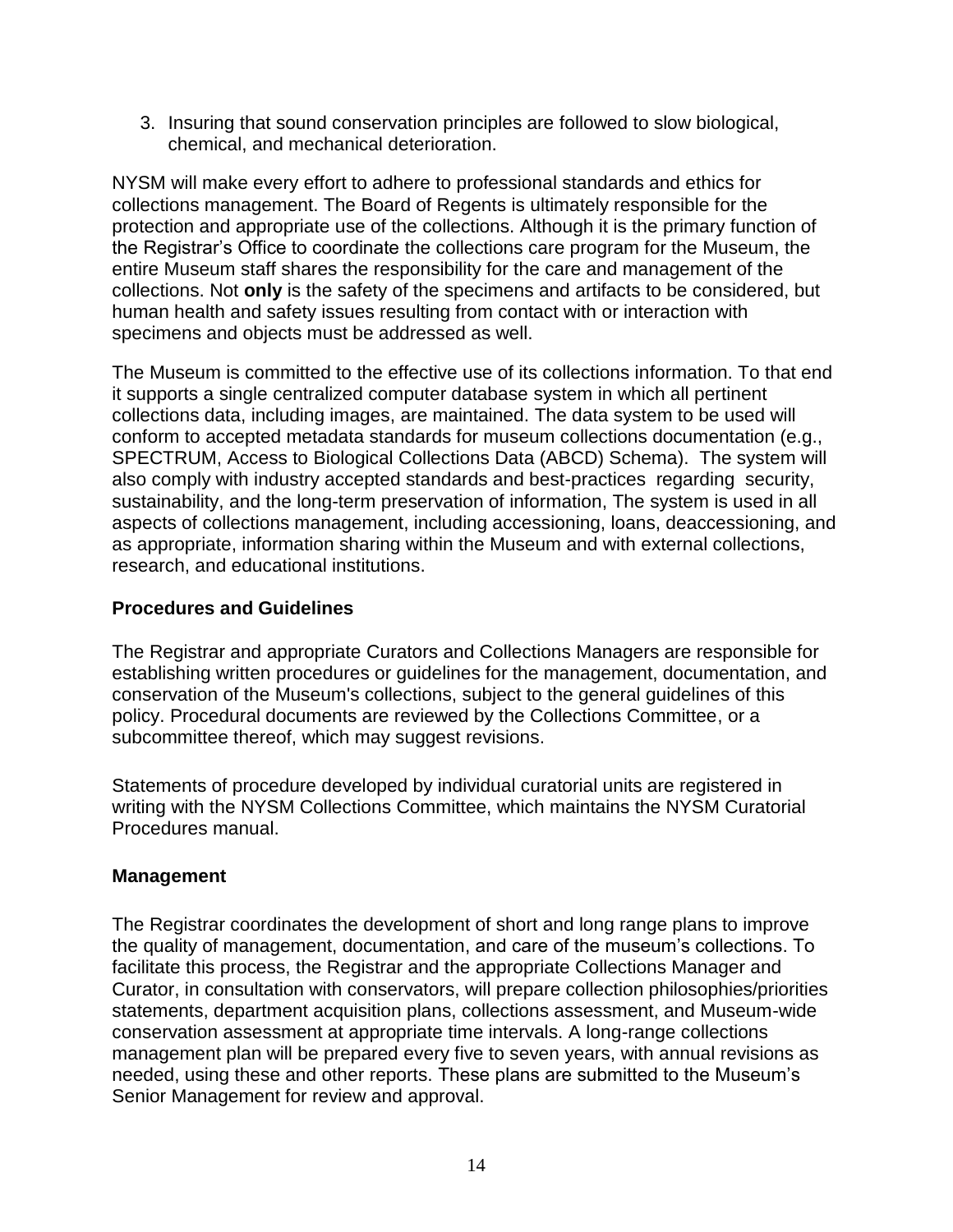The Office of Cultural Education Collections Stewardship Team develops and maintains the building Emergency Response Plan. As part of that plan, the NYSM Collections Committee develops and maintains guidelines and procedures for collections rescue, response, and recovery.

#### **Documentation**

Accessioning and cataloging procedures are established by the Collections Managers in consultation with the relevant Curators and in accordance with accepted Museum documentation principles, standards, and best-practices. All primary catalog information for an object will be held in the Museums centralized collection management system. Reasonable efforts will be made to ensure documentation related to an object, including images, will be made available in electronic format via the Museum's centralized computer system. Specimens and objects that have become the property of NYSM are permanently identified in some manner that will not impair the research or exhibition value of the specimen.

All procedures used on a specimen or object and transactions involving specimens and objects should be documented as part of the permanent history of the item. The Registrar, Collections Managers, and Curators are responsible for establishing and maintaining documentation protocol for specimen preparation, storage, use, and treatment. The resulting documentation should be made available to anyone who works with the specimens and objects and is provided if the item is transferred to a different collection or institution.

Archival copies of all registration and transaction records are maintained by NYSM. These include records of title, transfer, gift or bequest, receipts, correspondence, permits, catalogs, inventories, records of conservation treatment, research use or destructive testing of specimens, loans, and deaccession documentation. It is the responsibility of the Registrar, Collection Managers, and Curators to insure that these records are made accessible.

All collection records are accessible under the provisions of the New York State Freedom of Information Act unless reason for restricted access can be shown. Access to information that might jeopardize the continued existence or integrity of natural or cultural resources may be restricted.

Documentation in the form of field notes, maps, negatives, photographs, slides, films, videos, sound recordings, published works, illustrations, software or other computer media, or printouts must not be stored in specimen cases. Full archival copies of all such documentation must be maintained in documentation files associated with the collections, even if copies also are maintained in a staff member's research files.

Field notes, data, and associated documentation produced with collections are the property of NYSM if they are produced by NYSM staff members or by researchers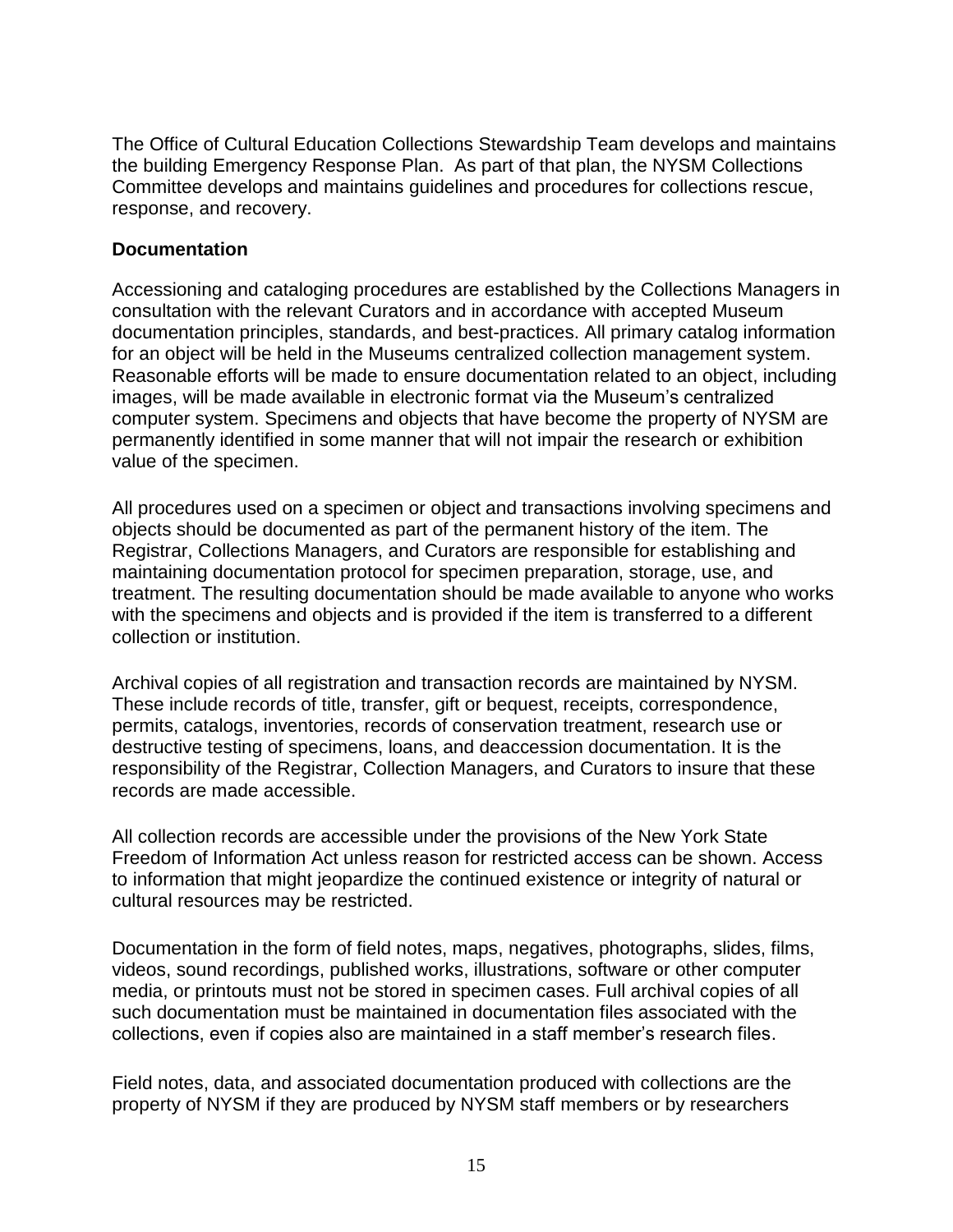receiving support from the NYSM. A full set of such documentation must be provided to NYSM for archival purposes.

# **Conservation**

Curators, in consultation with conservators, collections managers, and the Registrar, establish guidelines for preservation and conservation procedures and standards in accordance with generally accepted industry standards and/or best-practices. NYSM makes every effort to implement and document preventive conservation techniques to help slow specimen and object deterioration. Conservation treatment is carried out as needed in consultation with professional conservators.

# **USE OF COLLECTIONS**

# **General**

NYSM provides access to its collections and associated data primarily by responding to written or verbal research inquiries or general questions; by lending specimens to institutions for research, educational, or exhibit purposes; through exhibition; through electronic access; and by physical access to collections. Although the purpose for collecting most natural history specimens and cultural objects is to use the items, it is necessary to balance the goal of use with that of preservation. As a result, unconditional access to and use of specimens and objects is not feasible. The policies in this section set forth guidelines for access to and use of collection objects and related documentation in NYSM collections. All use of and activities associated with collections lacking curators and collections managers is determined by the Director, Research and Collections Division, or Chief Curator (History) in consultation with Collections Committee and approved by the Museum Director.

# **Access**

Access to the collections, documentation, and data is restricted to authorized NYSM staff members (including interns and volunteers) and authorized visitors. Authorized staff members-are those who need access to collections areas to carry out their duties and responsibilities. Detailed access information for Museum staff is contained within the Museum's Access Policy. Visitors wishing to use the collections must request an appointment in advance of the time of visit and must be approved by the appropriate Curator or Collections Manager. Access to a collection will be decided using the following criteria:

- 1. The individual has a legitimate reason for using the collection (e.g., artistic reference, scholarly research, etc.);
- 2. The individual demonstrates willingness to comply with appropriate techniques for handling specimens and objects;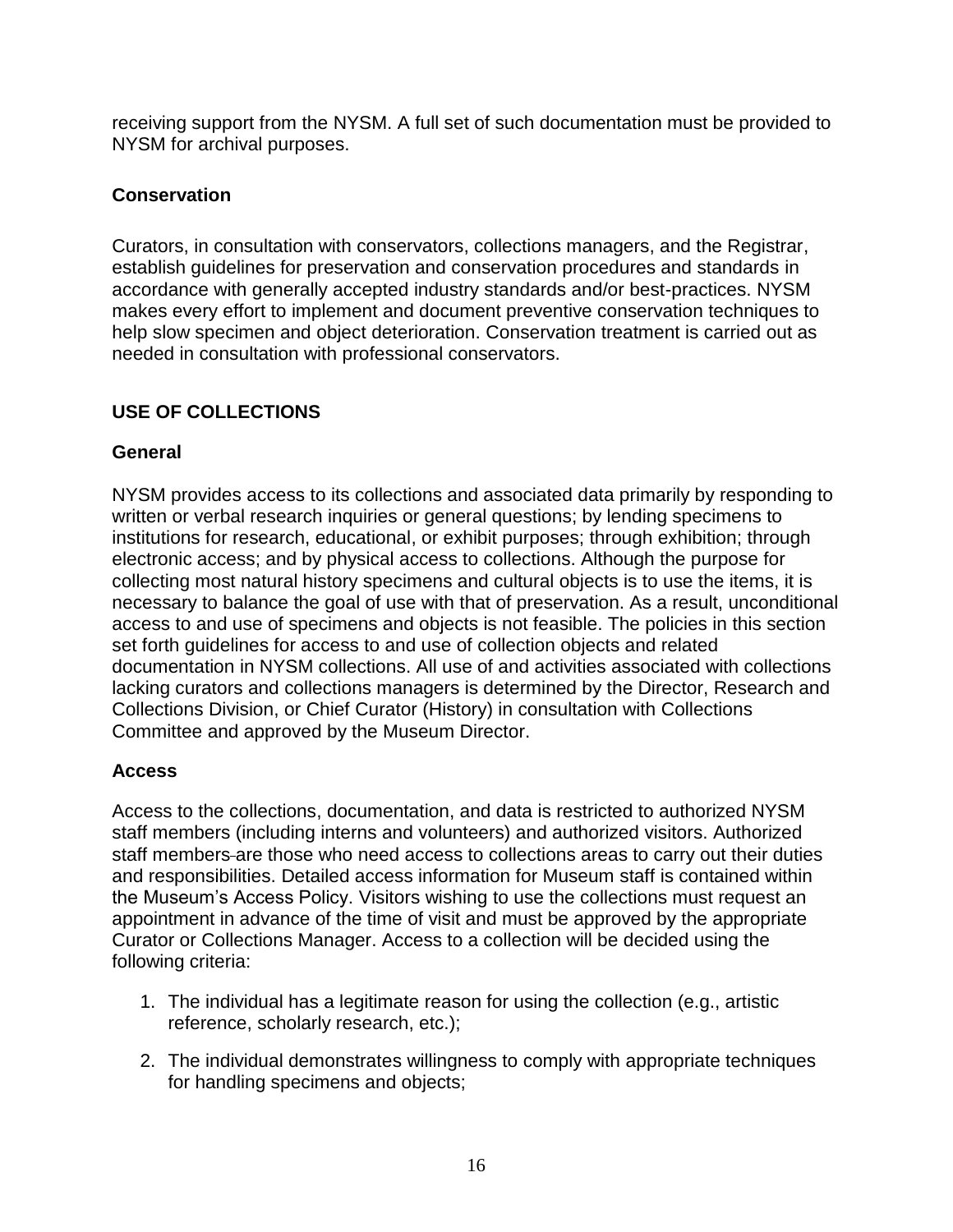- 3. The individual demonstrates willingness to comply with the general security precautions for the collections and the museum's collections procedures; and
- 4. The individual provides the necessary equipment to complete his/her project work during the museum's regular operating hours.

Exceptions to these criteria must be resolved in advance of the visit and be approved by the appropriate Curator or Collections Manager. Individuals denied access to the collections may request a review of the decision by the Collections Committee by contacting the Director, Research and Collections or Chief Curator (History), as appropriate. Visitors requesting use of NYSM equipment or preparation / laboratory space must receive approval from the appropriate curator(s) and should be supervised during their visit.

Visitors who have previously abused their status or caused damage to specimens may be denied access to all collections.

Keys/proximity reader cards are not issued to non-staff members except volunteers and interns when approved by the curator and appropriate Museum manager. Keys/proximity reader cards will not be given to visitors or visiting researchers. Collections storage units and areas, offices, and records will be locked or protected from public access when no staff members are present. Authorized staff members will accompany visitors in collection areas.

NYSM archives, current records, and collections manuals are open to public access under the provisions of the NYS Freedom of Information Act, with the following restriction. As is permitted under this act, access is restricted to records containing information on the site-specific location of rare, threatened, endangered or otherwise imperiled plant and animal species, natural communities, caves, and significant archaeological sites. The Museum also restricts access to information on the location of significant paleontological and mineralogical sites. The disclosure of such information would jeopardize the continued existence or integrity of the resource.

All staff members who have access to the Museum's records, including all files and databases, are responsible for protecting confidential information. This includes the locations of objects in storage, the sources of objects (unless listed in the credit line field), personal or private information about donors, appraisals and values of artifacts, database passwords, security access codes, security procedures, and the layout of storage facilities. Staff will not discuss any confidential information with individuals outside of the Museum. Staff members will have access to confidential information only as is necessary to complete their tasks.

#### **Group visits**

- 1. All group visits to collections areas must be approved in advance by appropriate curator/collections manager.
- 2. The curator/collections manager must notify all other curators/collections managers with collections in the area of the pending visit. This will include the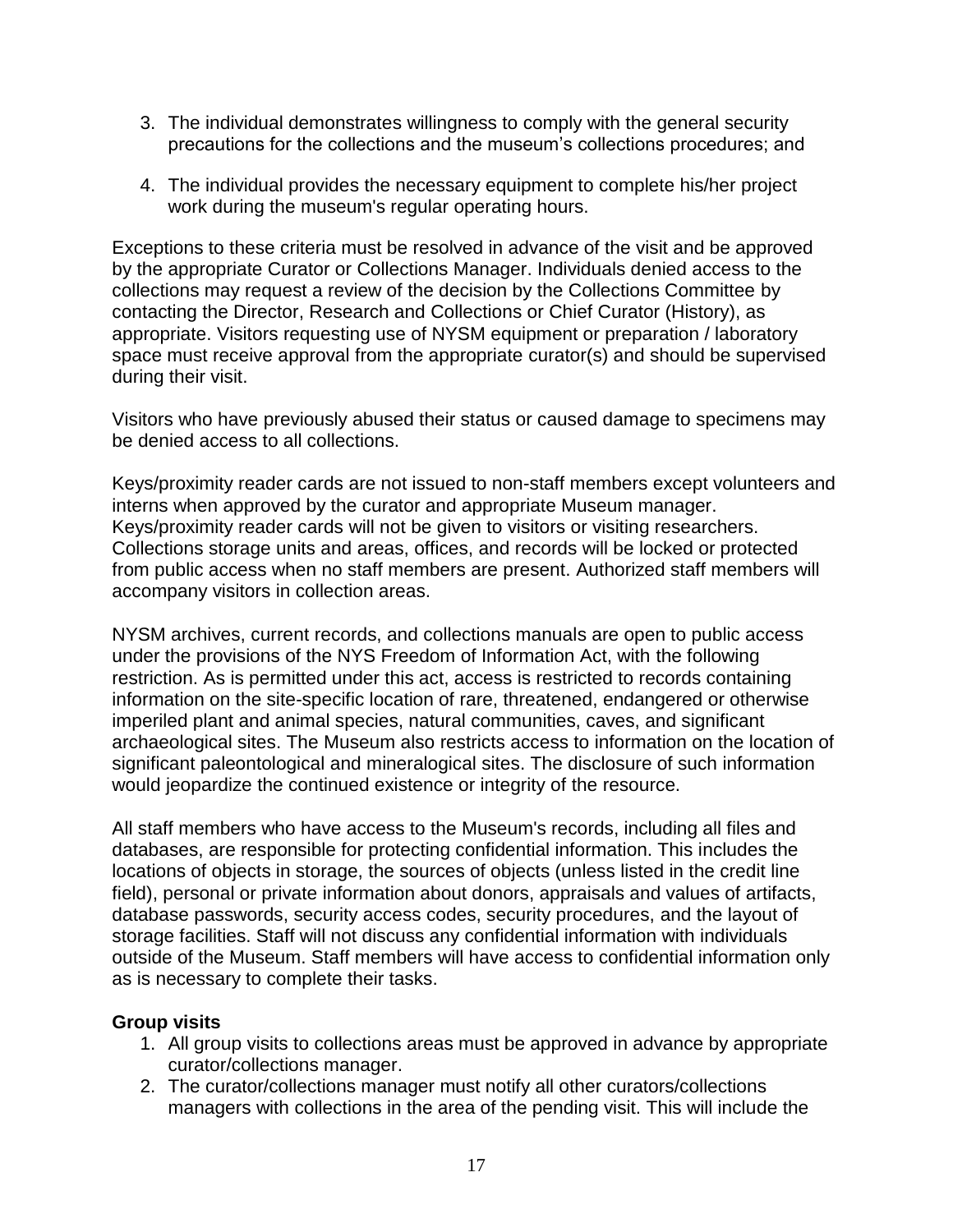name of the group, the number of people in the group, the date and time of the visit.

- 3. The curator/collections manager will send to the group leader protocols for behavior in the collections area in advance of the visit.
- 4. The curator/collections manager will explain rules for behavior in the collections area to the group before entering.
- 5. The curator/collections manager will ensure that the group remains in the appropriate area(s) of the range.
- 6. A minimum of two staff members must accompany any group. Additional staff member should be present for large groups.
- 7. The leader of each group must sign the visitor book for the collections range when entering an indication of the number of people in the group.

## **Loans**

Loans are temporary physical transfers of specimens or artifacts without transfer of ownership.

# **Outgoing Loans**

Loans of NYSM collections objects are made only to other institutions and never to individuals.

NYSM grants three basic types of outgoing loan requests: research, exhibition, and instructional.

# **Research and Exhibition Loans:**

Requests to borrow NYSM specimens or artifacts should be made in writing to the appropriate Curator and include the following information: purpose of the loan, description of the material requested in as much detail as possible, quantity of objects needed, and where and under whose responsibility the specimens or artifacts will be housed while on loan. Although loans are made only to institutions, not individuals, a permanently employed representative of the institution (usually a curator, director, or department head) will be named as the responsible party for the loan.

Institutions wishing to borrow objects for exhibition must send their request in writing to the appropriate Curator. The request must state the specific objects to be borrowed, the title and nature of the exhibit, the exhibit dates, the location of the exhibit including all venues if traveling, and any other pertinent information. All borrowing institutions must submit an AAM General Facility Report for all venues, which is reviewed by the NYSM Registrar or, in the absence of a Registrar, by another staff member as designated by NYSM senior management.

Requests will be reviewed by the Curator or Collections Manager of the appropriate collections unit relative to the quantity of available material and restrictions placed on certain specimens or artifacts. The Curator, after consultation with appropriate staff, has the authority to approve loans of specimens or artifacts. (Requests for destructive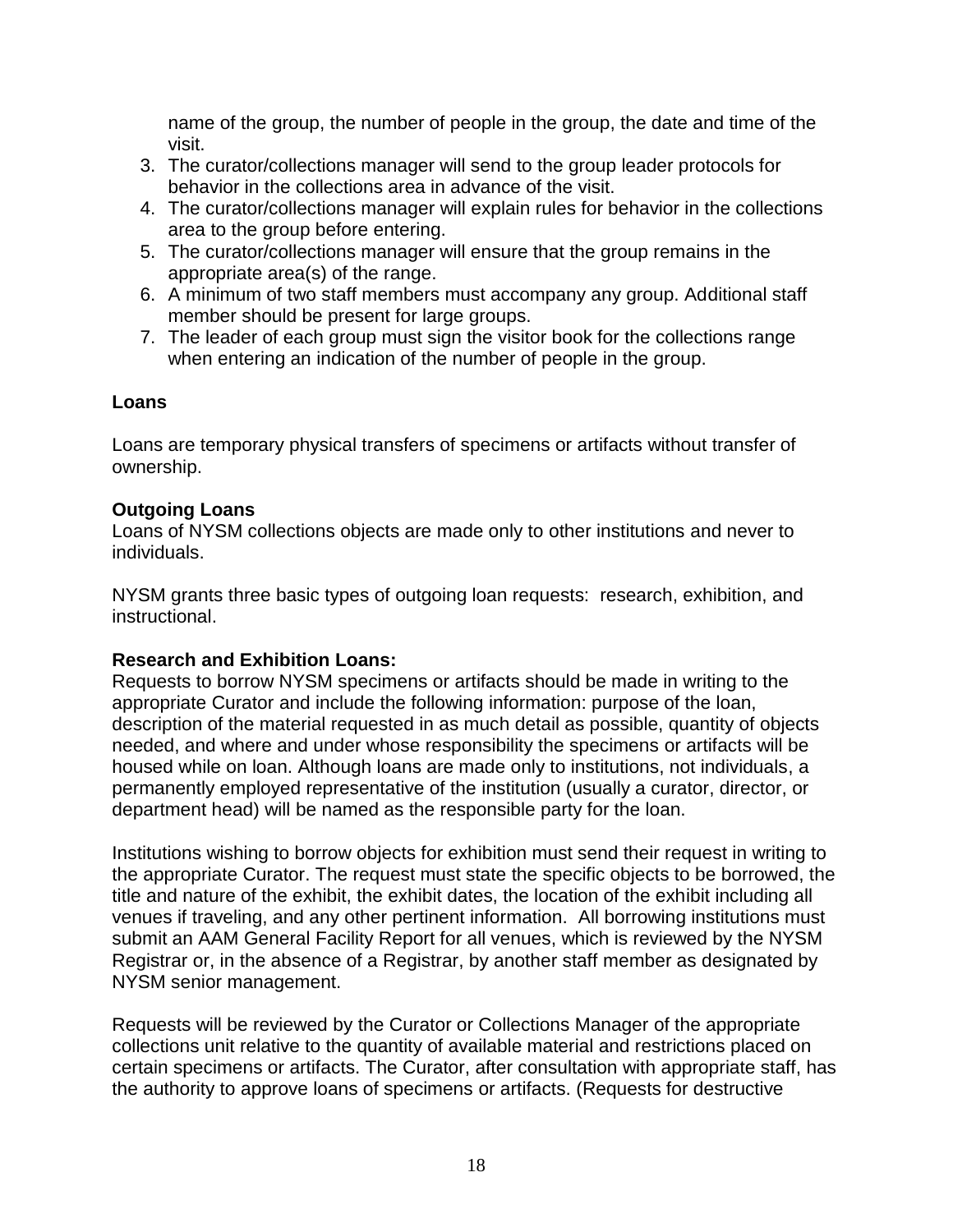testing are handled differently; see section below.) A Collections Manager has the authority to approve loans for collections that are not the direct responsibility of a Curator, in consultation with Research & Collections management. Loans of biological specimens representing extinct or endangered species, type specimens, voucher collections, specimens described or figured in publications, fragile specimens or single representatives of a taxon generally require additional restrictions over those of other collections materials. These restrictions will be detailed and the loan approved in writing by the appropriate Curator.

All specimens or artifacts loaned from the New York State Museum (NYSM) are subject to the following guidelines. All exceptions must be requested and granted in writing. Failure to follow the Museum's guidelines may jeopardize future borrowing privileges.

- 1. The length for each loan will be negotiated at the time of the loan, generally not to exceed one year. Requests for extensions should be made in writing to the Curator.
- 2. Specimens or artifacts may not be forwarded to another institution without written permission from NYSM (and may never be forwarded to an individual).
- 3. Specimens and artifacts should be stored according to professional standards in cases and/or facilities that are free from hazards (insects, rodents, fire, vandalism, theft, water damage, etc.). NYSM will recommend storage and handling guidelines for unusual or sensitive materials.
- 4. Specimens and artifacts may not be sampled, dissected, remounted, or in any way altered without written permission. Special permission is required for destructive testing or invasive sampling of any kind.
- 5. Any original documentation accompanying the specimens must never be discarded or covered over (examples include original locality labels, previous identification labels, etc.).
- 6. Type specimens are loaned only from certain units and are subject to restrictions. All types must be returned within 30 days of receipt unless the Curator approves a longer period for the initial loan or an extension. Returns must be made by registered priority mail or other traceable shipping method.
- 7. All loaned material must be returned by the specified due date. If a specimen or artifact is incorrectly identified when loaned, the Museum requires notification of taxonomic changes when the material is returned.
- 8. The specimens or artifacts are the responsibility of the borrower until received by NYSM. Therefore, they should be packed and shipped according to national and international laws governing transportation, and in a manner similar to or better than as received. Wooden shipping containers must be returned to NYSM.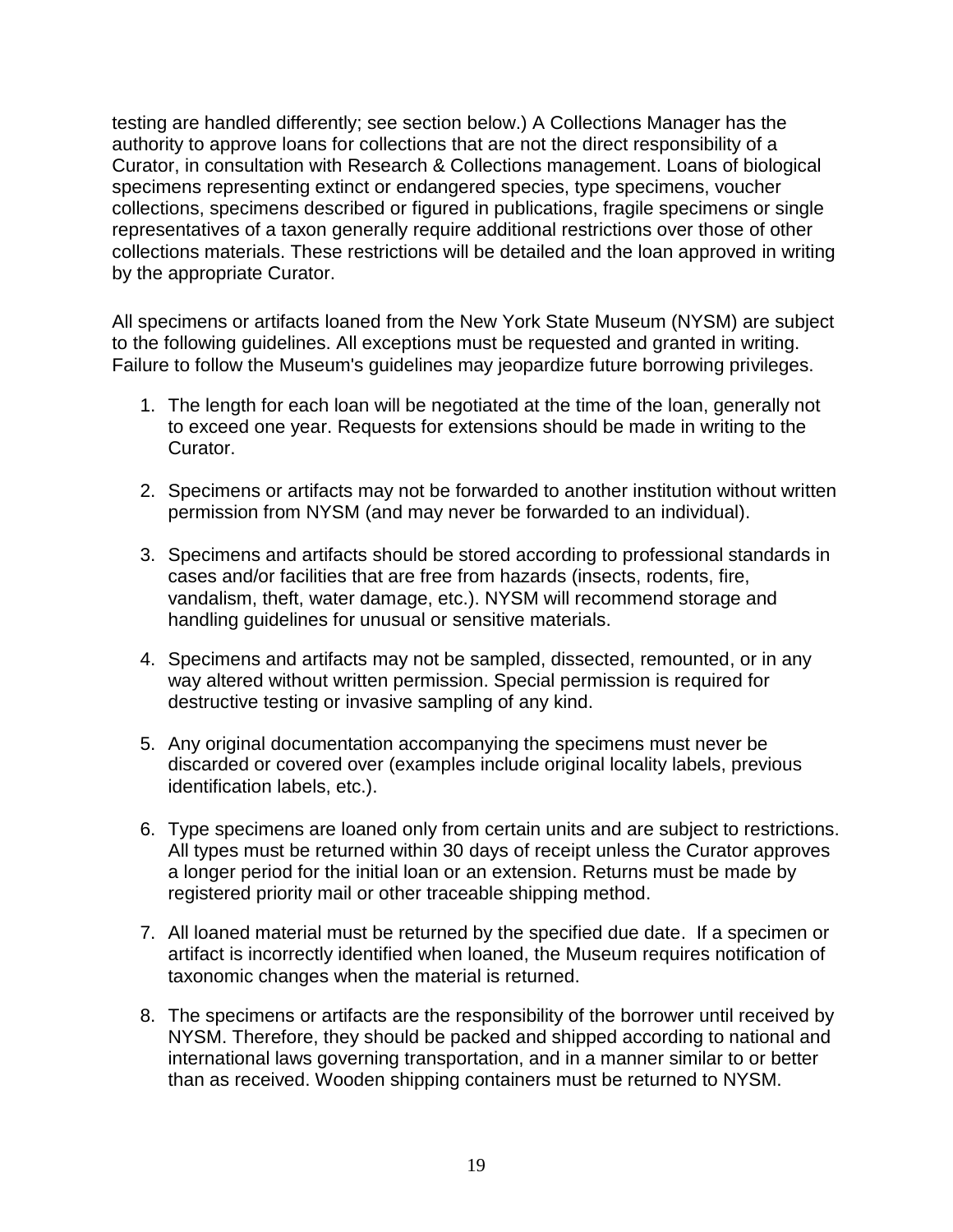- 9. Borrowers must agree in advance to cover the cost of return shipping and insurance, and to provide condition reports upon receipt and upon return. Specimens and artifacts must be insured for the value indicated on the original shipping invoice.
- 10.Borrowers must also agree in advance to cover the costs of a Museummanagement designated courier (Museum curator, collections manager, or other staff member) during transit from and to the Museum of foundational and other exceptionally rare/valuable collections objects.
- 11.The New York State Museum may recall a loan for any reason with 30 days written notification. Immediate action may be taken if care and/or exhibition of items do not meet the conditions of the loan.
- 12.NYSM must receive credit in any publications based on the use of specimens and artifacts from its collections. The acronym "NYSM" should be used for citing the Museum's specimens or artifacts in all disciplines except botany and mycology. The acronym for herbarium specimens is NYS.
- 13.Authors shall send a pdf file of any images, journal article, or book chapter and two copies of any monograph, book, or exhibition catalogue based in whole or in part upon material loaned from the Museum.
- 14.Material with an appraised value must be insured by the borrower payable for the full value stated on the loan form. Insured values in excess of \$1,000 require a certificate of insurance unless otherwise stated.
- 15.When the purposes for which the loan was made have been completed, the materials should be returned immediately to the New York State Museum regardless of the expiration date of the loan.
- 16.Restoring, conserving, or altering New York State Museum material is not permitted without specific *written* permission. No pins, nails, tapes, glues, or other means of support may be used that mark or damage the material in any way.

#### **Incoming Loans**

NYSM requests loans for the purpose of research, education, and exhibition. A request to borrow specimens or artifacts is made in writing by a Curator, Registrar, or Exhibition Planner.

Any conditions set on an incoming loan must be reviewed by the Registrar or, in the absence of a Registrar, by another staff member as designated by NYSM management. All conditions set on the use, storage, or exhibition of specimens or artifacts by the lending institution must be achievable. Once accepted these restrictions are binding, and NYSM will make every effort to adhere to these restrictions, as well as to return the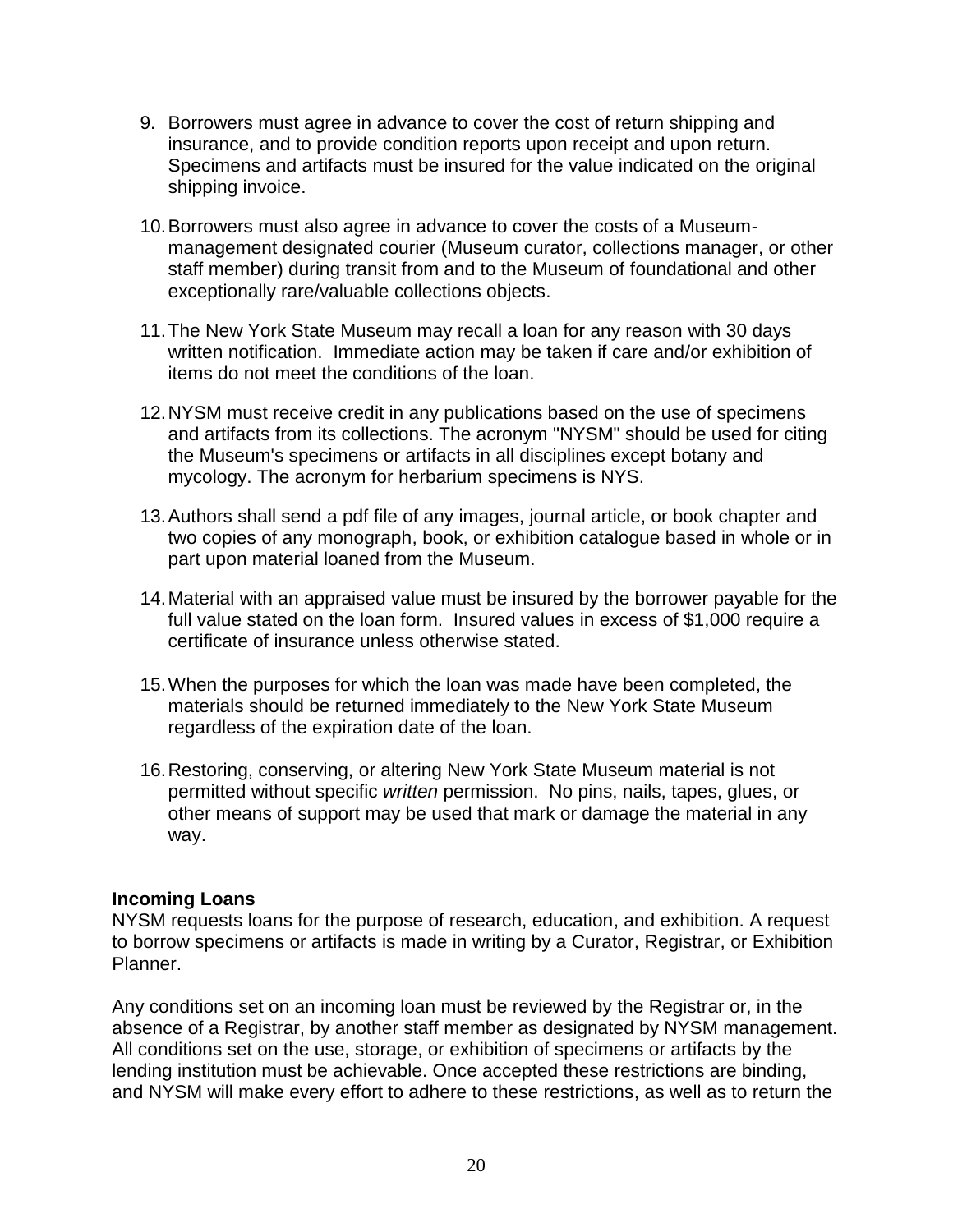borrowed items according to dates and protocols established by the lending institution. No portion of incoming loans may be transferred to a location or person that has not been previously approved in writing by the lending institution.

NYSM will not borrow specimens or artifacts which are known to have been collected or imported in violation of state, federal, foreign, or international restrictions, or which may otherwise place the Museum in a compromising legal or ethical position. If such information becomes known after the loan has been received, the problem should be referred by the knowledgeable staff member to the NYSM Collections Committee and/or NYSM management for resolution.

Specimens or artifacts which are damaged or lost while at NYSM must be immediately documented in writing and the lending institution notified. Questions about insurance or other costs relating to damage or losses must be referred to the Registrar or, in the absence of a Registrar, by another staff member as designated by NYSM senior management.

Shipping and insurance arrangements on incoming loans must be agreed to by both parties in writing in advance.

Documentation pertaining to loans must be made available to the Collections Department in a timely manner.

# **HUMAN REMAINS AND SACRED AND CEREMONIAL OBJECTS**

The New York State Museum balances the mandate to collect, preserve, and conduct research on archaeological and historical human records with the cultural and religious concerns of the descendants whose ancestral remains are involved. Therefore the State Museum subscribes to guidelines established by the International Council of Museums, the American Alliance of Museums, and the Society of American Archaeology for research on and care of human remains.

The State Museum adheres to Federal and State laws and regulations concerning the disposition of human remains during archaeological investigations. In addition, if the maintenance of human remains in situ is not feasible or advisable, the Museum recognizes that the proper treatment of human remains must consider and reconcile scientific, cultural and religious issues. In such cases, the Director of the Museum or a designee will notify and consult with recognized groups or tribal officials who may be the direct ethnic and/or biological descendants of these human remains. Notification of the descendants will be immediate upon determination of probable ethnic and/or biological affinity. The State Museum will consider reasonable and timely course of action suggested by the descendant or descendant groups. Additionally the requirements of any other entities that may have legal jurisdiction in such cases will be taken into consideration by the Museum in its fulfillment of its legal and ethical responsibilities.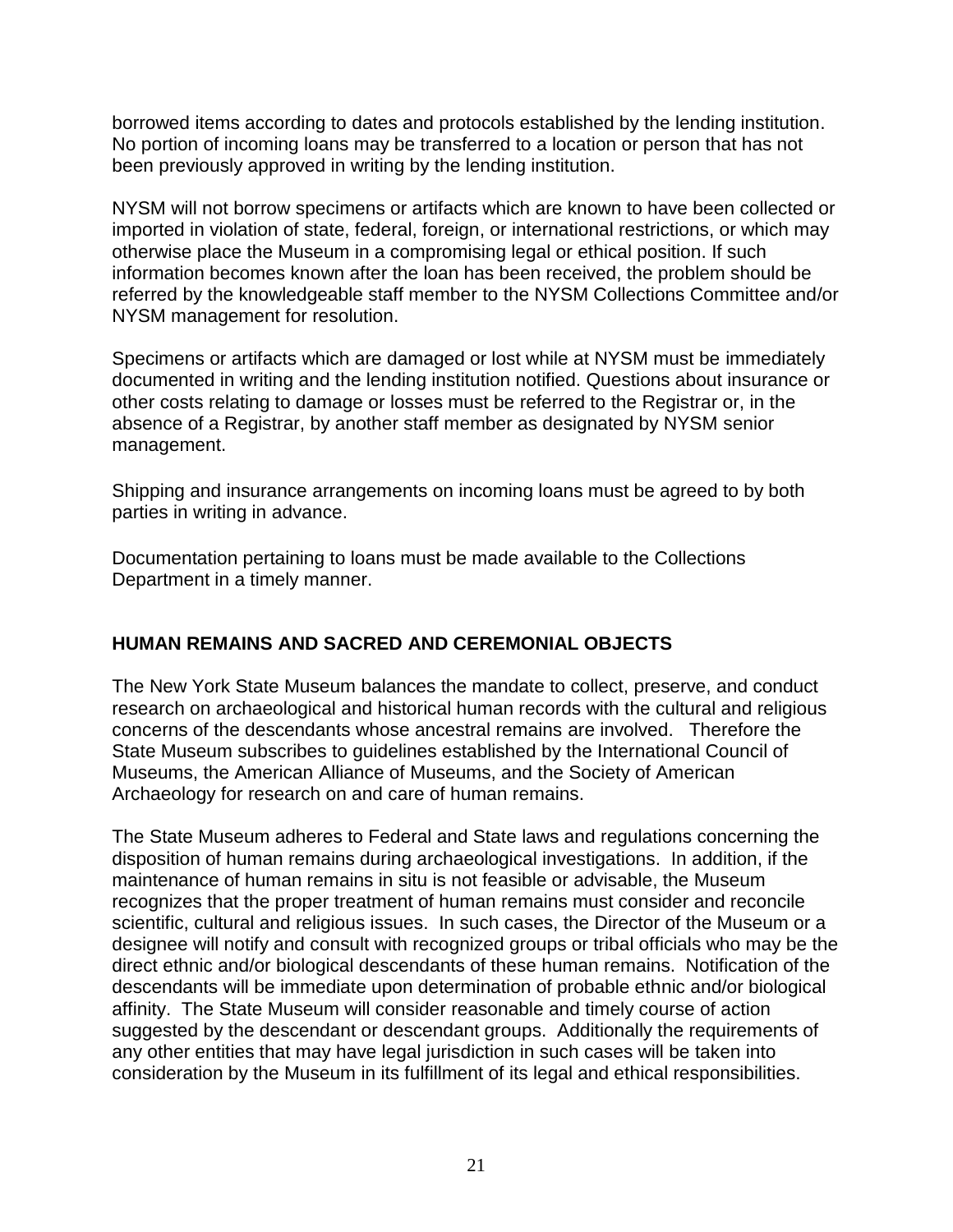If there are no direct kin or descendants, and if the disinterred remains cannot be identified with any specific contemporary ethnic group, then the museum will curate the remains with care and respect.

The Museum will continue to make collections (human remains, funerary objects, sacred objects, and objects of cultural patrimony) available at all reasonable times for inspection and study by any serious and qualified researcher provided that there are no descendants or descendent groups or that the descendants or descendant groups have no objections.

Human remains and funerary objects from archaeological contexts and sacred objects and objects of cultural patrimony will neither be purchased nor have monetary value assigned to them. Donations of these materials will be accepted only when the alternative would result in the materials receiving inappropriate treatment. Human remains from an archaeological context will not be placed on exhibit unless these materials are not subject to NAGPRA and there are no objections from descendent communities.

Sacred and objects of cultural patrimony will, in general, not be loaned. The Museum will consider requests for loans of sacred objects for religious purposes by authorized individuals of the Native American community whose religion is that within which the object requested is sacred. The Museum will consider requests from tribal museums of the culture with which a sacred object is associated, for loans of such objects. The Museum will store and handle sacred objects and objects of cultural patrimony with care and sensitivity.

The State Museum will conduct all field work and all studies of Native American cultural materials in a manner that reflects sensitivity to the legitimate concerns of Native Americans not only for their sacred and ceremonial objects and immediate ancestors, but also for the present and future continuation of their culture.

The New York State Museum is in compliance with the Native American Graves Protection and Repatriation Act (NAGPRA). The Museum continues to work with appropriate tribal groups in the care, interpretation, and possible repatriation of sacred materials.

# **TECHNICAL ANALYSIS AND DESTRUCTIVE SAMPLING**

# **Statement of Basic Principles**

It is the policy of the New York State Museum to foster and promote research on its collections consistent with the preservation and protection of the collections for the use and enjoyment of future generations. To this end, the Museum considers requests for destructive sampling and technical analysis of objects in its care when the potential contribution to scientific knowledge outweighs the defacement or loss of a specimen.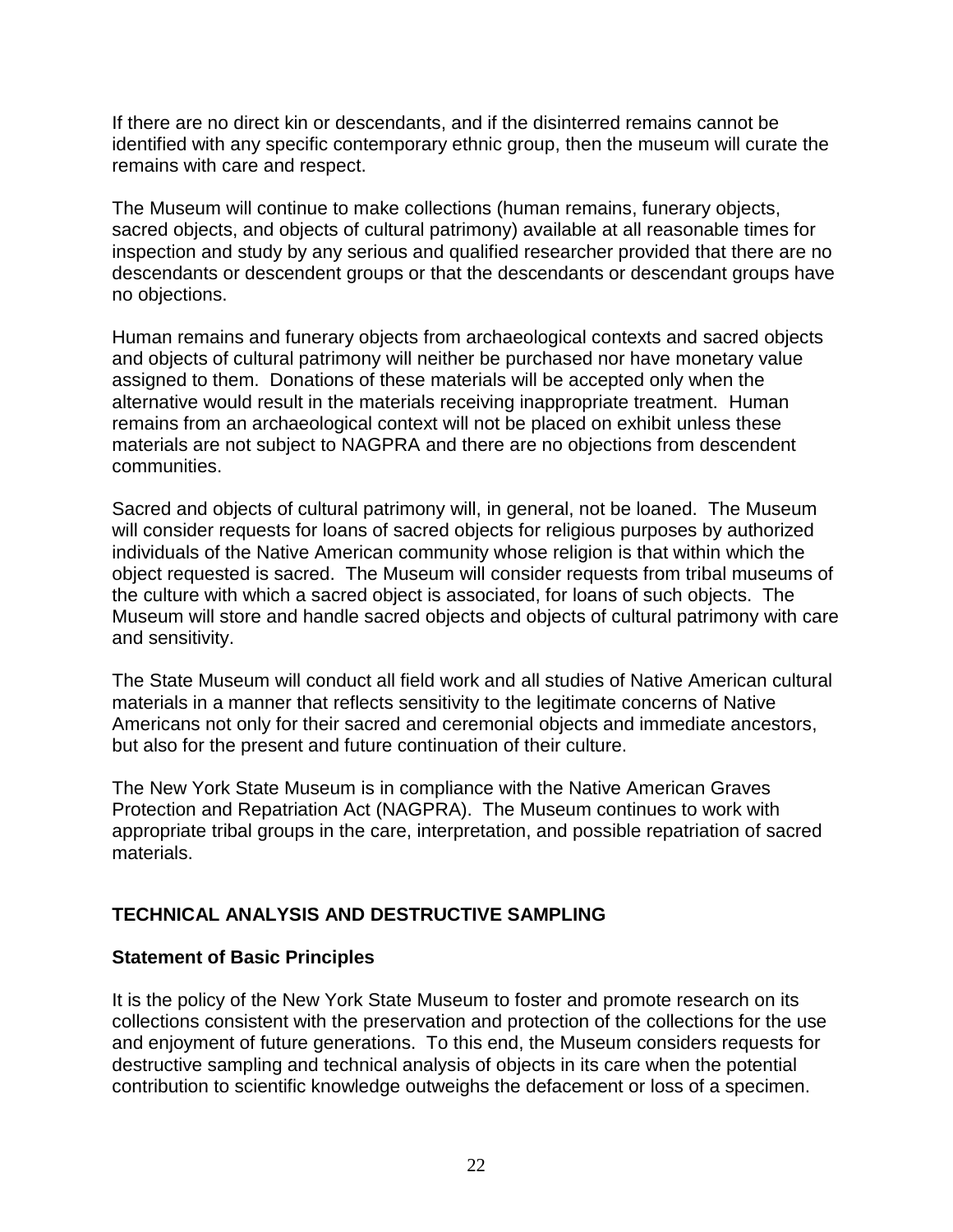Requests for analysis or destructive sampling will be considered in light of the following criteria:

- 1. The purpose and merit of the study, and the appropriateness of the proposed analytical methods;
- 2. The demonstrated competence of the researcher with the proposed methods;
- 3. The potential to compromise future analyses;
- 4. The availability, or rarity, of equivalent material;
- 5. The proposed dissemination of the results of the analysis;
- 6. The suitability of the NYSM specimen for this study and availability of possibly better suited specimens in collections elsewhere.

Special concern is warranted for certain classes of objects such as type specimens, objects of special scientific, historic, or monetary value, objects not well represented in the New York State Museum's collections, or objects of a sensitive cultural nature. NYSM collection policies for these materials, including NAGPRA-related items, will be observed.

# **Procedure**

Researchers who wish to sample an accessioned specimen or object must complete a Technical Analysis/Destructive Sampling Request and return it to the appropriate Curator.

Requests will be evaluated and approved by the Curator, who will also approve selection of the objects to be sampled. If, in the Curator's judgment the analysis or sampling request warrants further consultation because of a specimen's special significance, the Curator should bring the issue before the appropriate survey and/or the Collections Committee.

When the Curator approves a request the Curator will issue a Technical Analysis/Destructive Sampling Agreement to the Researcher. Copies of the signed agreement will be filed with the permanent records of the specimen and in a destructive analysis file containing other pertinent documents related to the analysis. Sampling requests will generally be treated as loans.

All samples and any portions thereof not destroyed during analysis must be returned to the Museum. The researcher must supply the Museum with sample control numbers if those are different from the Museum's specimen numbers.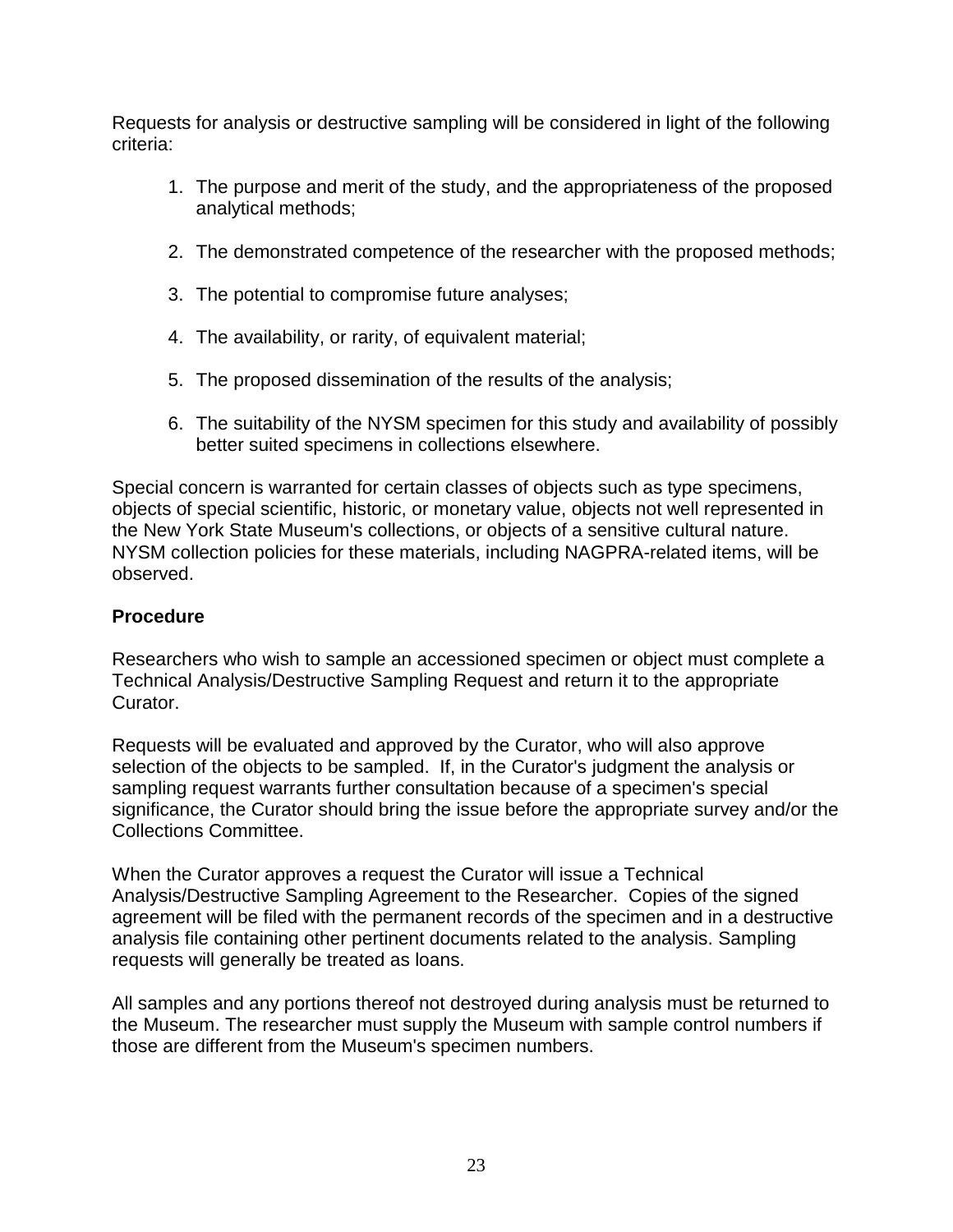If specimens requested by a researcher are to be totally consumed, the researcher's request will be treated as a request to deaccession specimens, and will be governed by deaccessioning policies and procedures.

The researcher is required to supply the Museum with a short summary report and copies of the raw data as well as reports, publications, or unpublished manuscripts which refer to the borrowed material.

The researcher is required to notify the museum of any database deposits. NYSM must be given credit in any database deposits for supplying material.

# **DEACCESSIONING**

## **Introduction**

Since the Museum holds its research collections in trust for the public, when considering any deaccession, consistent with New York State Education Law §233-a, it must first consider its responsibilities to the public. Objects are retained permanently as long as they continue to support the mission of the Museum and can be properly protected. If material does not support the mission of the Museum or cannot be properly protected, it may be in the public interest to deaccession them. Deaccessions require direct review by the curator, his/her supervisor, the Director, Research & Collections Division or Chief Curator (History), and the Director, New York State Museum. Complete documentation must be filed with the registrar so that future review is possible.

# **Definitions** <sup>1</sup>

 $\overline{a}$ 

- 1. Accession the formal process used to accept legally and to record an acquired specimen or artifact as a collection item; involves the creation of an immediate, brief, and permanent record utilizing a control number or unique identifier for objects added to the collection from the same source at the same time, and for which the institution accepts custody, right, or title.
- 2. Object a material, tangible, accessioned item of any kind; an inclusive, nonspecific term for specimen, artifact, etc.
- 3. Artifact a human-made item, often manufactured or created from naturallyoccurring materials and made for use in a cultural context.
- 4. Specimen an organism, part of an organism, or naturally-occurring material that has been collected, and that may or may not have undergone some preparation treatment. It may exist in its original state, in an altered form, or some combination of the two. A specimen may be comprised of one piece or many

<sup>&</sup>lt;sup>1</sup> The definitions used in this document may be found in the Society for the Preservation of Natural History Collections' "Guidelines for the Care of Natural History Collections," *Collection Forum,*10(1), 1994, pp. 32-40.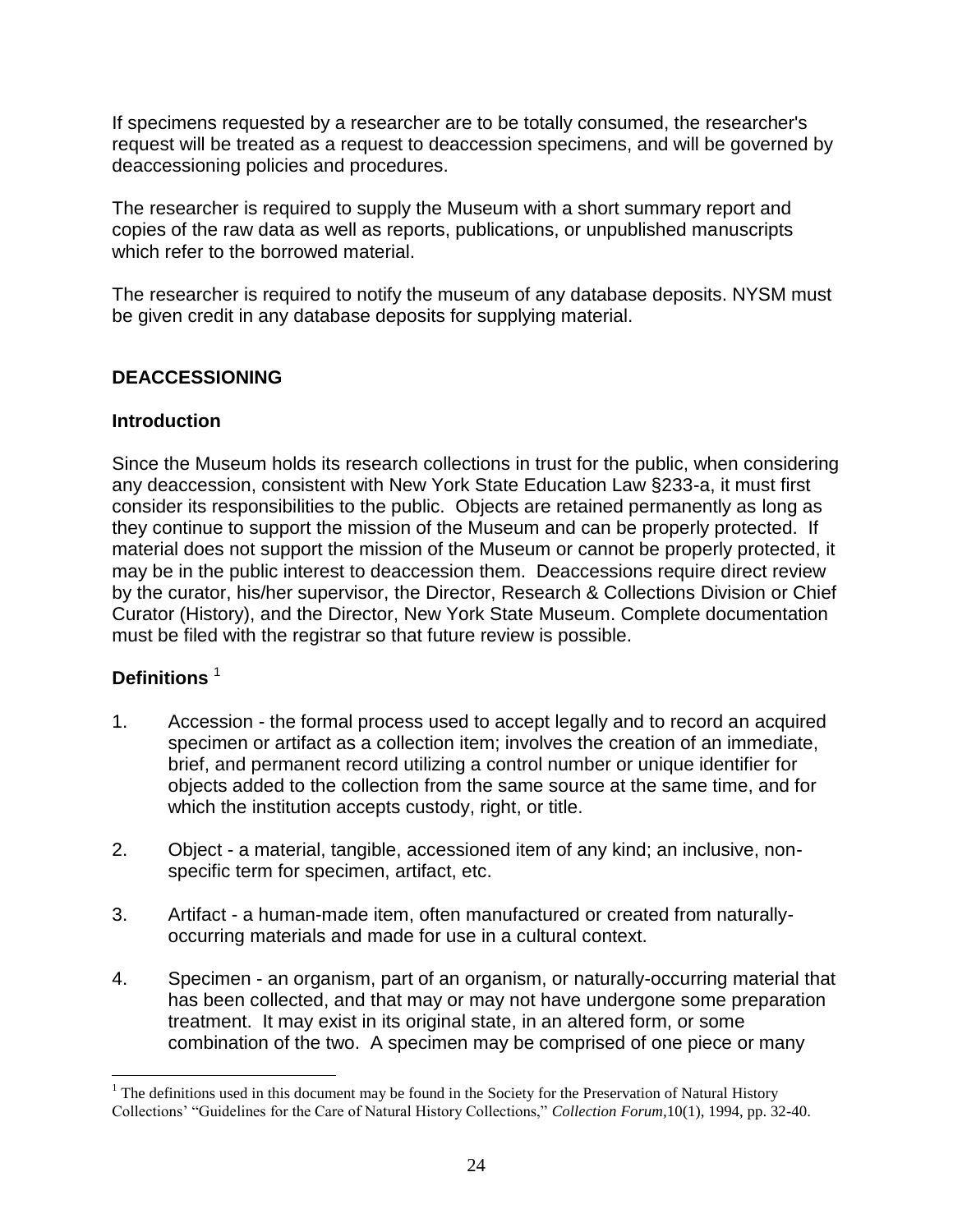related pieces. It may be composed of one physical or chemical component or represent a composite of materials.

- 5. Collection (1) an organizational unit within a larger institutional structure (e.g., the biology collection); (2) a group of specimens or artifacts with like characteristics or a common base of association (e.g., geographic, donor, cultural) within an organizational unit.
- 6. Deaccession the formal process used to remove a specimen or artifact permanently from the collection with appropriate transfer of title with appropriate documentation of the removal in the Museum's records.

# **General Standards**

In general, as long as objects retain their physical integrity and authenticity, and as long as they support the mission of the Museum, they shall remain in the collections of the New York State Museum. In some collections, subsequently-acquired superior examples may allow curators to deaccession duplicate items. In other collections, where specimens/artifacts serve as voucher specimens that document a particular study, capture locality, collecting event, etc., each specimen/artifact remains unique and will typically remain within the collection.

Before any object is deaccessioned, reasonable efforts shall be made to ascertain that the Museum is legally free to deaccession the object in question.

- 1. Where Deeds of Gift mandate restrictions, such conditions shall be observed unless deviation from their terms is authorized by a court of competent jurisdiction or are waived by the donor or legal heir. Stipulations set forth under collecting or storage permits granted by state, federal, or international entities must also be considered.
- 2. If no proof of legal ownership exists for an accessioned object, the Museum will follow the statutes provided in NYS Education Law Section 233a to assert ownership.

Reasonable efforts shall be made to ensure that deaccessioned objects unique to the historical, cultural, or scientific heritage of New York State or of the United States remains within the State or the nation, respectively.

Deaccessioned objects shall not be given, sold, or otherwise transferred in the first instance to State Museum employees, officers, and members of the Board of Regents, or their immediate families or representatives.

A complete record of the conditions and circumstances under which objects are deaccessioned and disposed of shall be made and retained as part of the Museum's collection records in accordance with NYS Education Law Section 233a Subsection 15.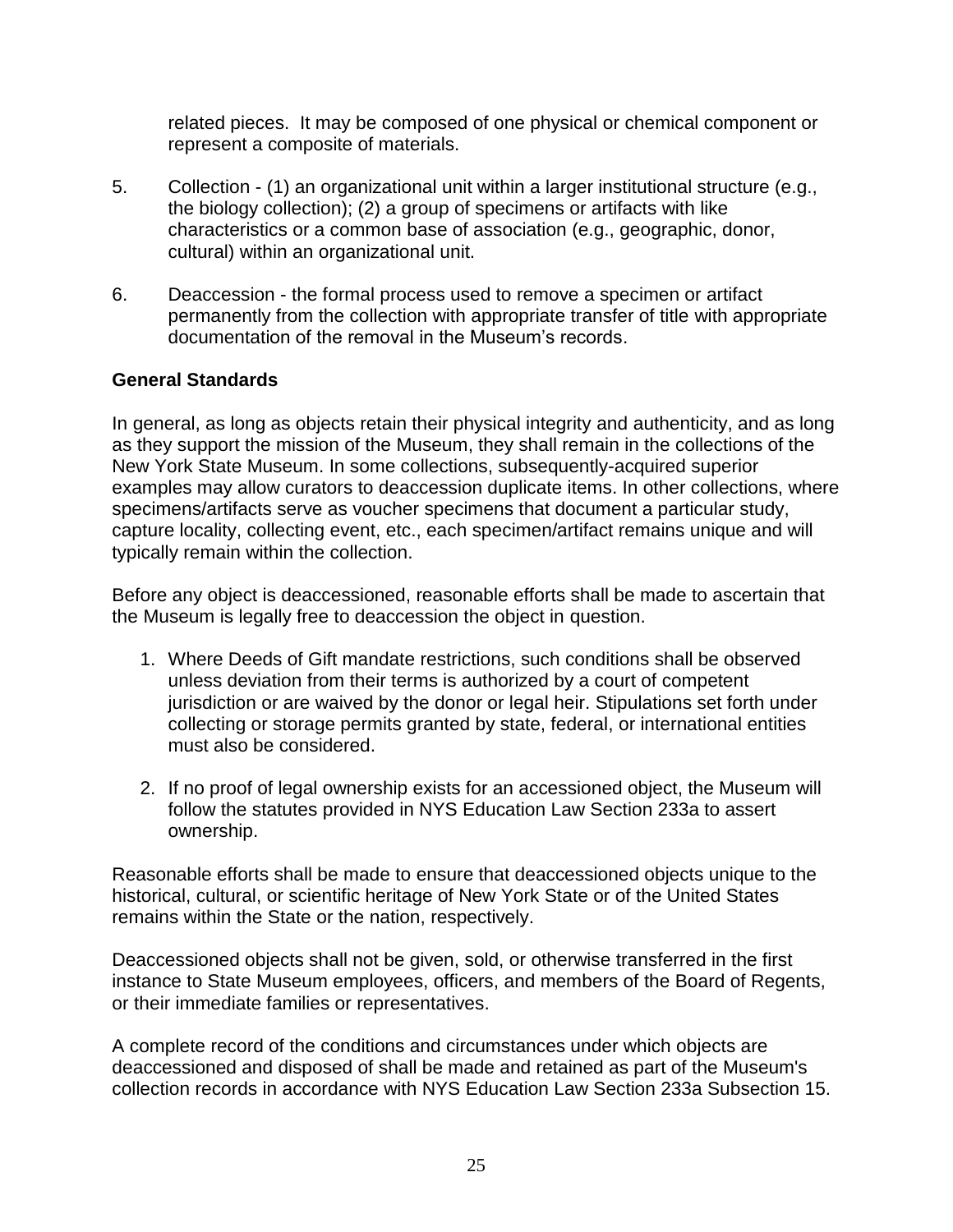A report on materials deaccessioned shall be submitted each year to the Commissioner of Education and the Board of Regents for their February meeting or for the first meeting thereafter.

## **Criteria for Deaccessioning**

Objects to be considered for deaccession from the State Museum's collections must meet at least one of the following criteria.

- 1. The object is outside the scope and purpose of the State Museum and its acquisition policy.
- 2. The object lacks physical integrity or is deteriorated beyond usefulness.
- 3. The type of object is sufficiently represented in the collections or has been replaced with superior examples, and is not necessary for research or educational purposes.
- 4. In the opinion of the appropriate curator, the object either lacks authenticity or is so lacking in documentation as to render it valueless for purposes of scholars or public education.
- 5. The Museum is unable to properly preserve the object.
- 6. An object that contains or is composed of materials hazardous to the safety of persons or of other objects in the collections if stored or used without proper safeguards.
- 7. The object occupies space or demands resources disproportionate to its present or anticipated importance to the collections.
- 8. Objects may be deaccessioned and repatriated when and where appropriate in keeping with the Native American Graves Protection and Repatriation Act and any other relevant governmental laws or acts.
- 9. The object has been lost or stolen and has not been recovered.
- 10. The object has been established as inauthentic.
- 11. The object is being returned to its rightful owner.
- 12. The object is being returned to the donor or the donor's heirs or assigns because the NYSM can no longer fulfill donor restrictions relating to it.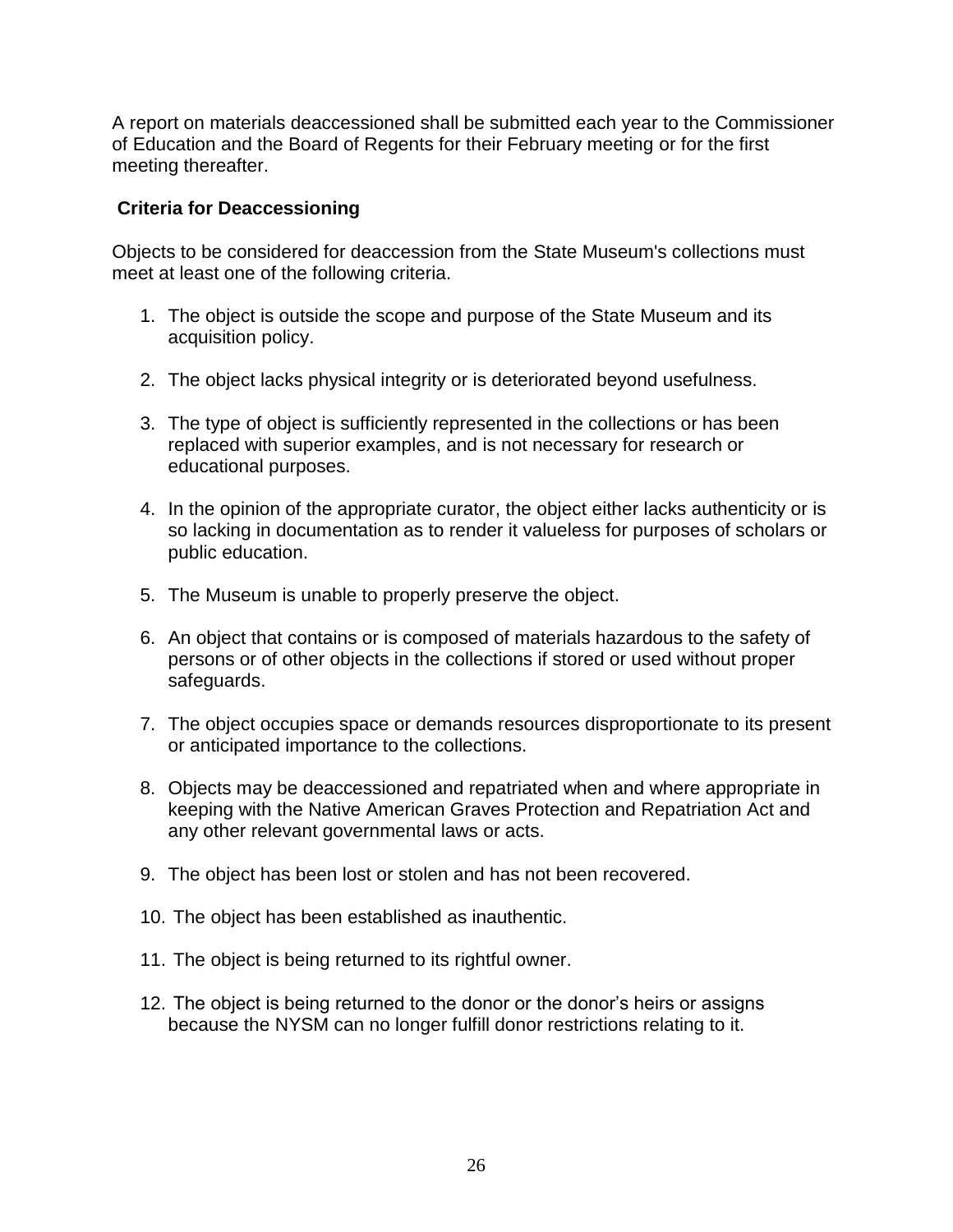## **Procedures for Deaccessioning**

Objects in the State Museum's collection shall be deaccessioned only through the following procedures.

- 1. The object(s) being deaccessioned must meet one or more of the criteria above.
- 2. Deaccessioning shall be initiated only by the appropriate curator or collections unit chair having responsibility for the object to be deaccessioned.
- 3. The initiator may recommend deaccessioning an object which meets one or more of the criteria mentioned above. The initiator shall make the recommendation in writing with the appropriate approvals. The recommendation shall state the source or provenance of the object and the manner of acquisition, the reasons for deaccessioning, the recommended manner of disposal, (e.g. sale, exchange, transfer or destruction), and any restrictions placed on the object at the time of acquisition. Copies of documentation on method of acquisition and proof of title must be attached, e.g. Deed of Gift, sales receipt, record of implementation of NYS Education Law Section 233a, etc.
- 4. The curator responsible for an object that is proposed for deaccessioning, shall state, in writing, their reasons for the proposed deaccessioning. Supervisors in that curator's line of authority shall state, in writing, any opposition to the deaccessioning and the reason(s) for their position. These statements shall become a part of the record referred to above. Final approval for deaccessioning rests with the Museum Director.

# **Means of Disposing of Objects**

The Museum has the responsibility for determining the most appropriate method of disposition of deaccessioned collections: transfer, exchange, gift, sale, or destruction. These methods include the following:

- 1. Exchange The formal reciprocal transfer of objects or comparatively equal value between two or more institutions shall serve to advance the research, education, or exhibition programs of each organization. Preference shall be given first to those museums and second to those other educational institutions located in New York State which meet the criteria described in Section 501(c)(3) of the United States Internal Revenue Code. Museums and educational institutions outside New York State and outside the United States will also be considered.
- 2. Transfer Items deaccessioned from the permanent collections of NYSM may be transferred to the Teaching Collection of the Museum, which is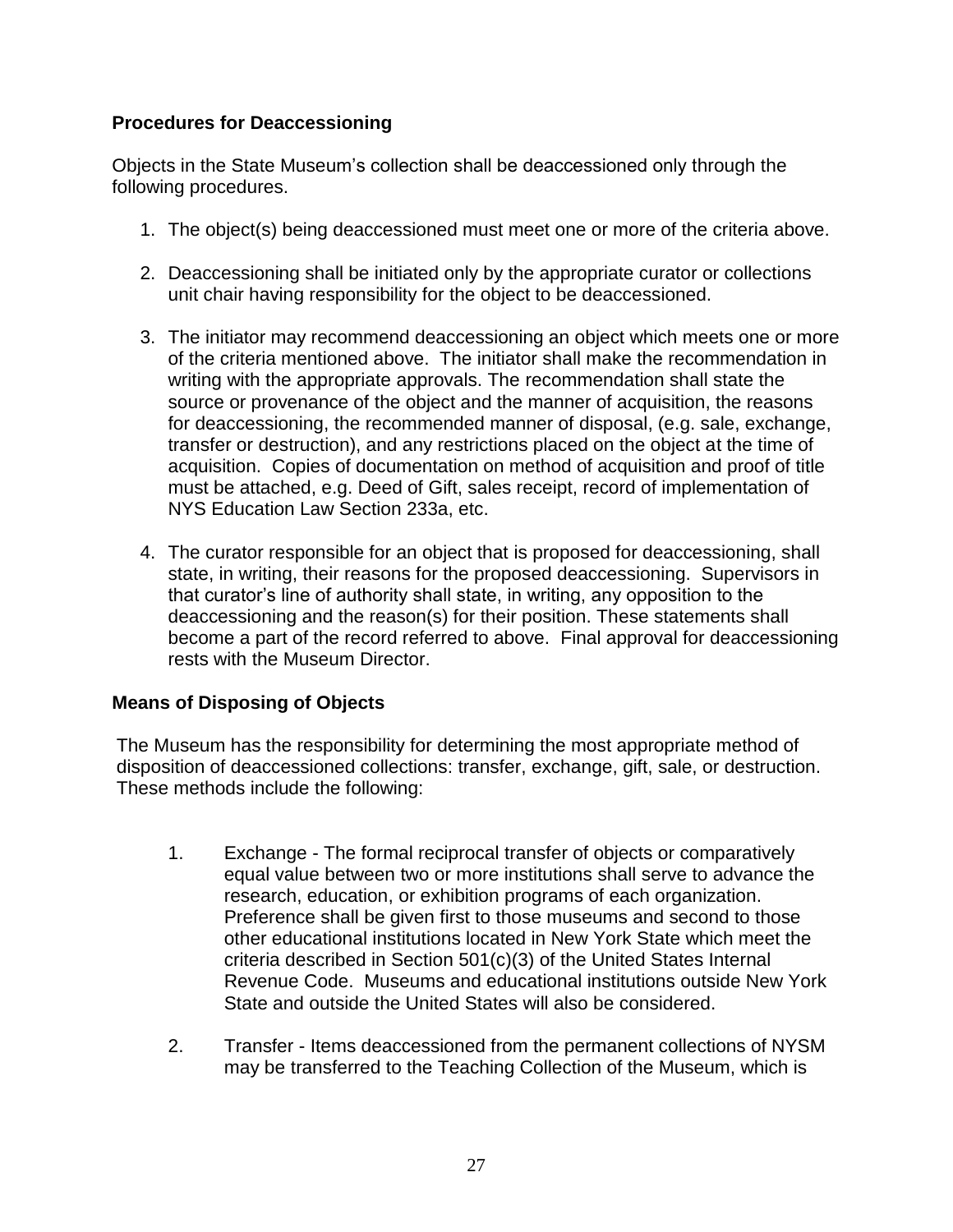managed by the Director of Museum Education, or may be transferred to another state agency having a legislatively mandated collection.

- a. Items transferred to the Teaching Collection must be marked to identify the piece as belonging to the Teaching Collection. Teaching Collection material, because of their use in educational and exhibit programs, do not adhere to the same standard of care and documentation as the permanent collections.
- b. Deaccessioned materials may be permanently transferred to other state agencies having a legislative mandate to acquire, exhibit, preserve, and interpret scientific specimens, historical objects, or works of art. The Office of Parks, Recreation and Historic Preservation shall have first right of refusal of historic and artistic materials.
- 3. Gift In cases where exchange or transfer of material may be unfeasible or impractical, the Museum may give or grant deaccessioned objects to other educational or scientific non-profit institutions. Preference will be given to museums or educational institutions located in New York State which meet the criteria described in Section 501(c)(3) of the United States Revenue Code. Deaccessioned material may be made a gift to any museum in New York holding a permanent charter from the Board of Regents. Museums and educational institutions outside New York State and outside the United States may also be considered
- 4. Sale Criteria for sale of objects are as follows.
	- a. Objects may be sold through public sales or public auctions only. Items sold at public auction should be offered at a reserve price. If the reserve price is not met, the object may be sold in some other public sale for at least the reserve price. Specimens or artifacts deaccessioned from the museum's permanent collections may not be sold through the museum shops or by or through any other means or agency which might engender the perception that the Museum was selling items from its collections as a routine activity without adherence to its carefully considered policy.
	- b. Sales of all items must be in compliance with local, state, federal, and international law and the Museum's standards of respect for the natural world. Sales of fossils, archaeological materials, and any materials subject to NAGPRA are prohibited.
	- c. Funds realized from the sale of deaccessioned material shall be used only for the acquisition of property for the collection or for the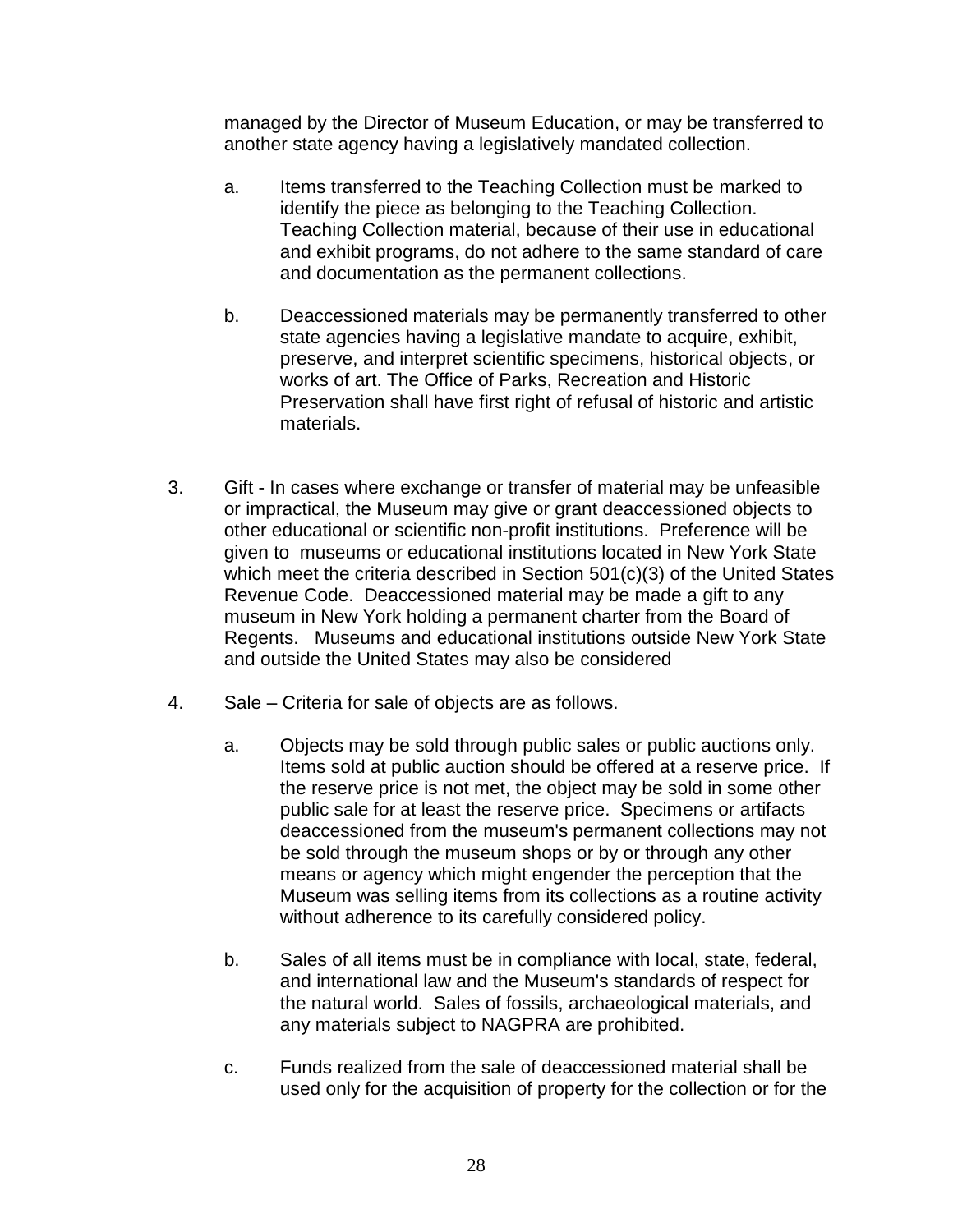preservation, protection, and care of the collection and shall not be used to defray ongoing operating expenses of the museum. (NYS Education Law Section 233a, Subsection 5). A fund has been established by the state comptroller, separate from the general fund, for the proceeds of deaccessioning. Collections are defined in Section B-5 of this policies and procedures document.

- d. Proceeds derived from the sale of works of fine art deaccessioned from the Museum's collections will be used only for the acquisition or care of additional works of fine art for the Museum's collections.
- 5. Destruction If an object has deteriorated to the point that it is of no further use to anyone, or if it constitutes any uncontainable hazard, then it may be destroyed. This destruction must comply with any relevant local, state, or federal regulations concerning disposal of such material and must be conducted in such a way as to pose no public hazard, in the best judgment of the Museum. The destruction must be witnessed and attested to in writing by a curator and/or the registrar.

## **Use of Funds from Deaccessioning**

As stated in Section 233a, the comptroller's office is required to place funds in a separately established account. These funds are to be used only for acquisitions for the permanent collection or care of collections. Decisions for use of funds will be based on institutional priorities as determined by the Museum Director. Preference, however, will reside generally within the institutional collections discipline from which the deaccession was made.

# **REPRODUCTIONS**

Reproduction of museum specimens or artifacts shall not compromise the Museum's image or its ethical responsibility to preserve scientific specimens and cultural objects held in trust for the public. The Museum retains the right to commercialize all NYSM specimens, artifacts, and reproductions, and may refuse reproductions by others on this basis. Reproductions may be approved for manufacture under the following restrictions.

- 1. Reproductions include casts, models, illustrations, photographs, digital images, and manufactured facsimiles.
- 2. Curators and the Registrar may restrict the reproduction of any specimen on the grounds of irreplaceability, fragility, controversial nature, or ongoing research that could be compromised. Reasons for restrictions will be documented. Restricted material may include specimens or artifacts that fall under the provisions of the Native American Graves Protection and Repatriation Act, Native American Religious Freedom Act or the Endangered Species Act.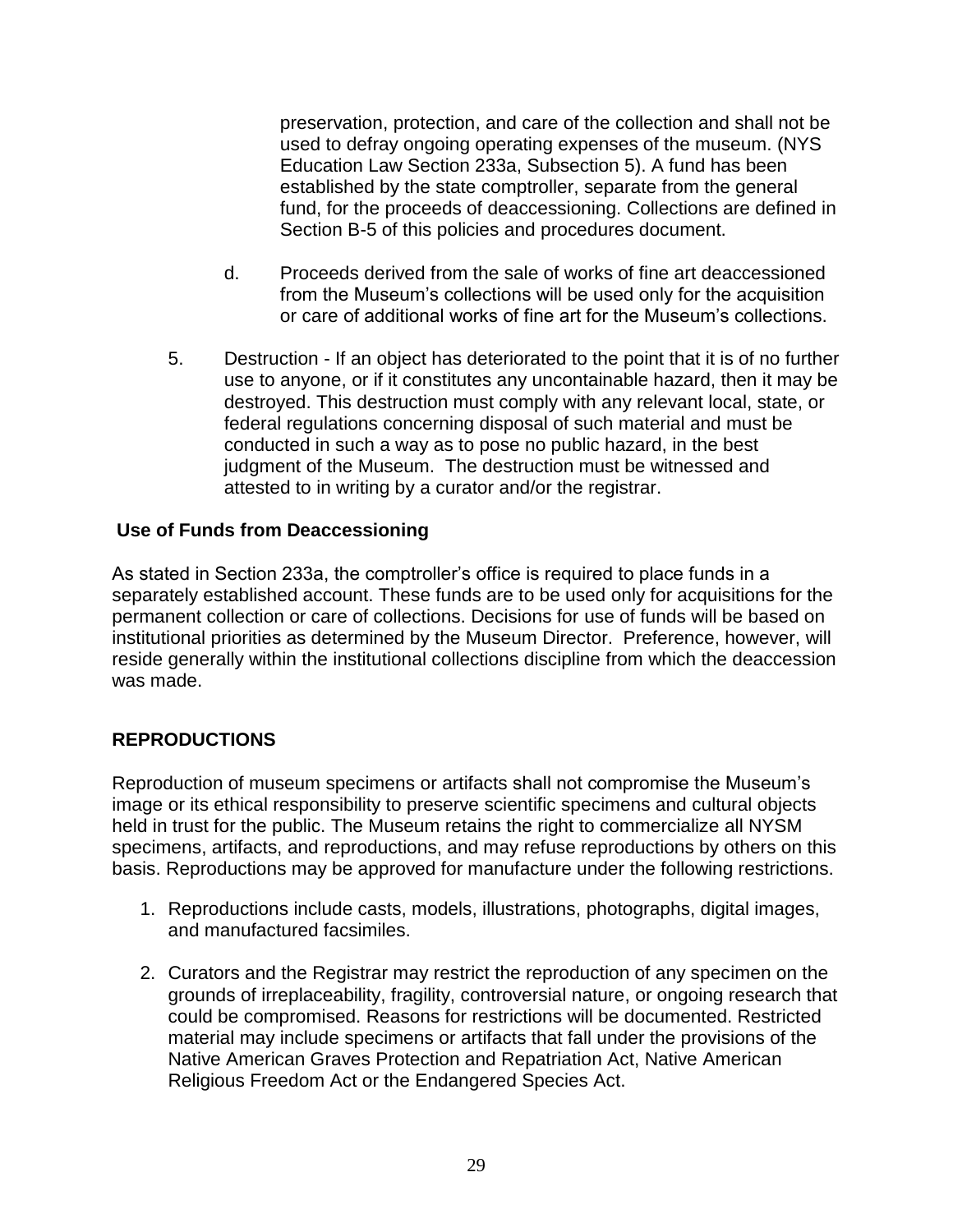- 3. Copyrights are retained by NYSM and a notice of copyright appears on or with all reproductions.
- 4. Permission to reproduce NYSM specimens and objects, including photographs, slides, and digital images must be obtained in writing to insure that policy restrictions are considered for each situation, and to prevent the misuse of NYSM specimens, artifacts, staff time, facilities, and equipment.
- 5. Requests to reproduce specimens for the purpose of research, educational programs, or exhibits by NYSM staff must state the procedures and materials that will be used. Requests must have the signed approval of the Curator and Registrar.
- 6. Requests to reproduce specimens or artifacts for the purpose of research, educational programs, or exhibits by non-NYSM staff must include a clarification of (a) the purpose of the intended use, (b) the reproduction procedure and materials that will be used, (c) who will do the reproduction, (d) where it will be done, and, (e) if NYSM staff and materials are to be used, an accounting of the ways in which those materials and personnel time will be used. Requests must have the signed approval of the Curator and Registrar.
- 7. Requests to reproduce specimens or artifacts for artistic reference or commercial purposes must include a clarification of (a) the purpose of the intended use, (b) the reproduction procedure and materials that will be used, (c) who will do the reproduction, (d) where it will be done, and, (e) how proceeds from a sale are to be distributed. Requests must have the signed approval of the Curator, Registrar, and Senior Manager and are subject to restrictions stated in these policies.
- 8. The NYSM shop is the first avenue of sale, and NYSM will receive a given share of all receipts.
- 9. The right to grant a license to reproduce NYSM specimens or artifacts for artistic reference or commercial purposes is retained by NYSM. Licensees may not use NYSM personnel time, buildings, or resources to make reproductions, unless otherwise agreed upon in writing, and must agree to abide by all conditions set on specimen/artifact care and protection. A license to reproduce NYSM specimens and objects is revocable.
- 10.NYSM may ask that negatives or molds made for non-scientific purposes be given to NYSM or destroyed once the original conditions of a license are fulfilled.
- 11. The current NYSM policy on image use & permissions is available at [http://www.nysm.nysed.gov/imagerequest/.](http://www.nysm.nysed.gov/imagerequest/)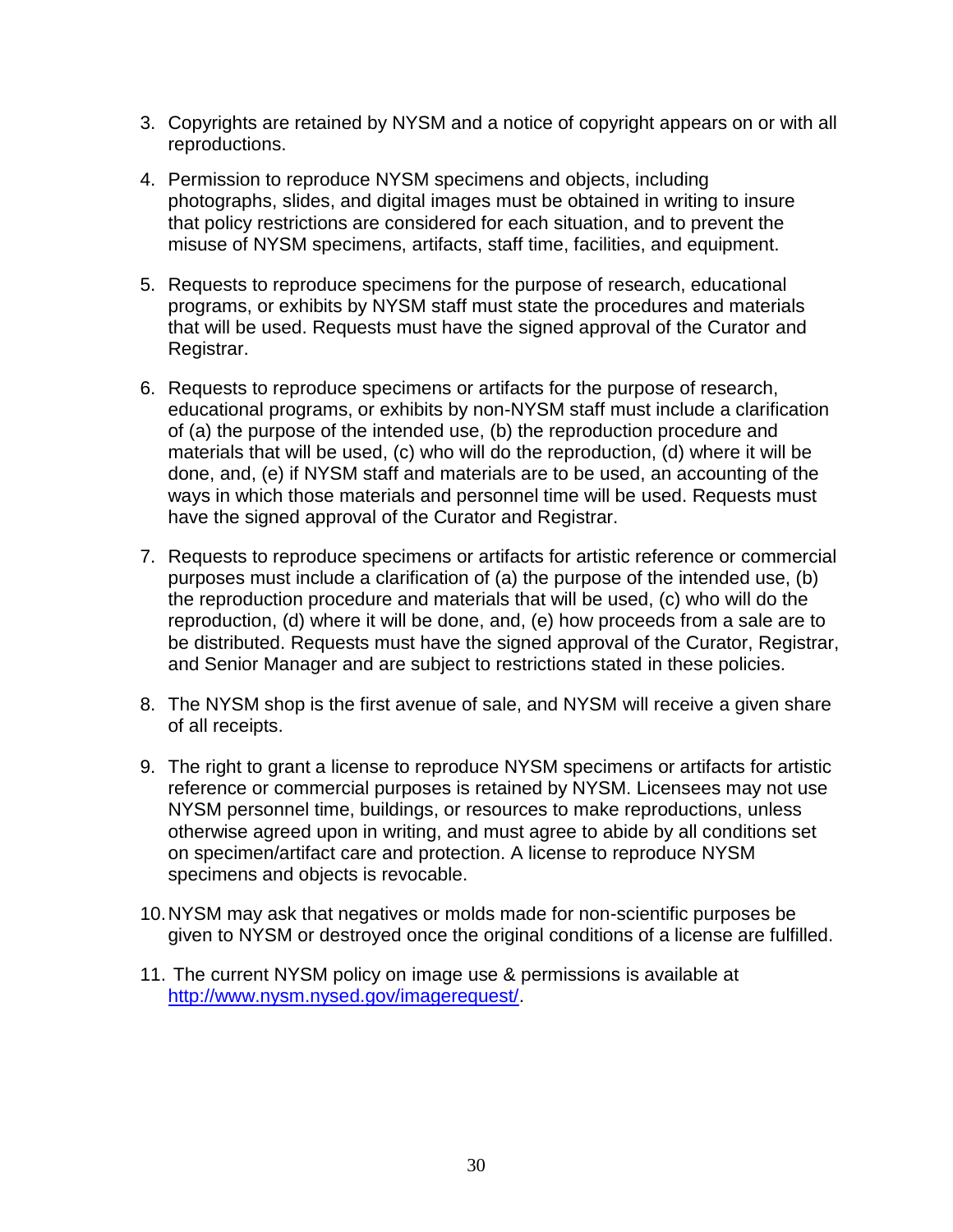# **NEW YORK STATE MUSEUM EDUCATION DEPARTMENT TEACHING COLLECTION**

### **Purpose**

A Teaching Collection that provides objects to be used in public programming is essential to a successful learning experience. The teaching collection of the New York State Museum is composed of items obtained for hands-on demonstration, education, and/or research purposes. Curators, museum educators, docents, researchers, and visitors handle these materials.

Objects in the Teaching Collection are different from permanently accessioned objects in the museum. Objects in the Teaching Collection have their own object numbering system, storage strategy, storage conditions, and system of use that differ from the permanently accessioned objects. Teaching Collection objects are knowingly collected for these purposes and are not intended to be a part of the permanent collection.

# **Types of Objects in the Collection**

The Teaching Collection comprises objects related to human and natural history, which can be used in public programming, individual instruction, and some types of research. Objects that are of a culturally sensitive nature, or are significant, unique, or potentially hazardous to visitors in hands-on programming are not part of the Teaching Collection. Generally, only the most commonly available and duplicate historical objects will be used in demonstration programs. The museum endorses the use of high-quality replicas based on documented originals in its programs. Acquisition of objects for the Teaching Collection will be based on the Teaching Collections Collecting Policy.

# **Acquisition**

Items may come into the teaching collection in one of four ways: purchase, donation, deaccession, or collecting.

- 1. Purchase Artifacts may be purchased to fill specific needs for educational programming and/or exhibits. These pieces may be reproductions, duplicates of items in the permanent collection, or items that do not fall into the collecting policy of the permanent collections of the New York State Museum.
- 2. Donation Artifacts may be donated specifically for the Teaching Collection. Original items offered for donation are first offered to the permanent collection. If the item is deemed inappropriate or a duplication of items in the permanent collection, it may be processed into the teaching collection.
- 3. Deaccession Items deaccessioned from the permanent collection may be accepted into the Teaching Collection. If appropriate, the Museum's Teaching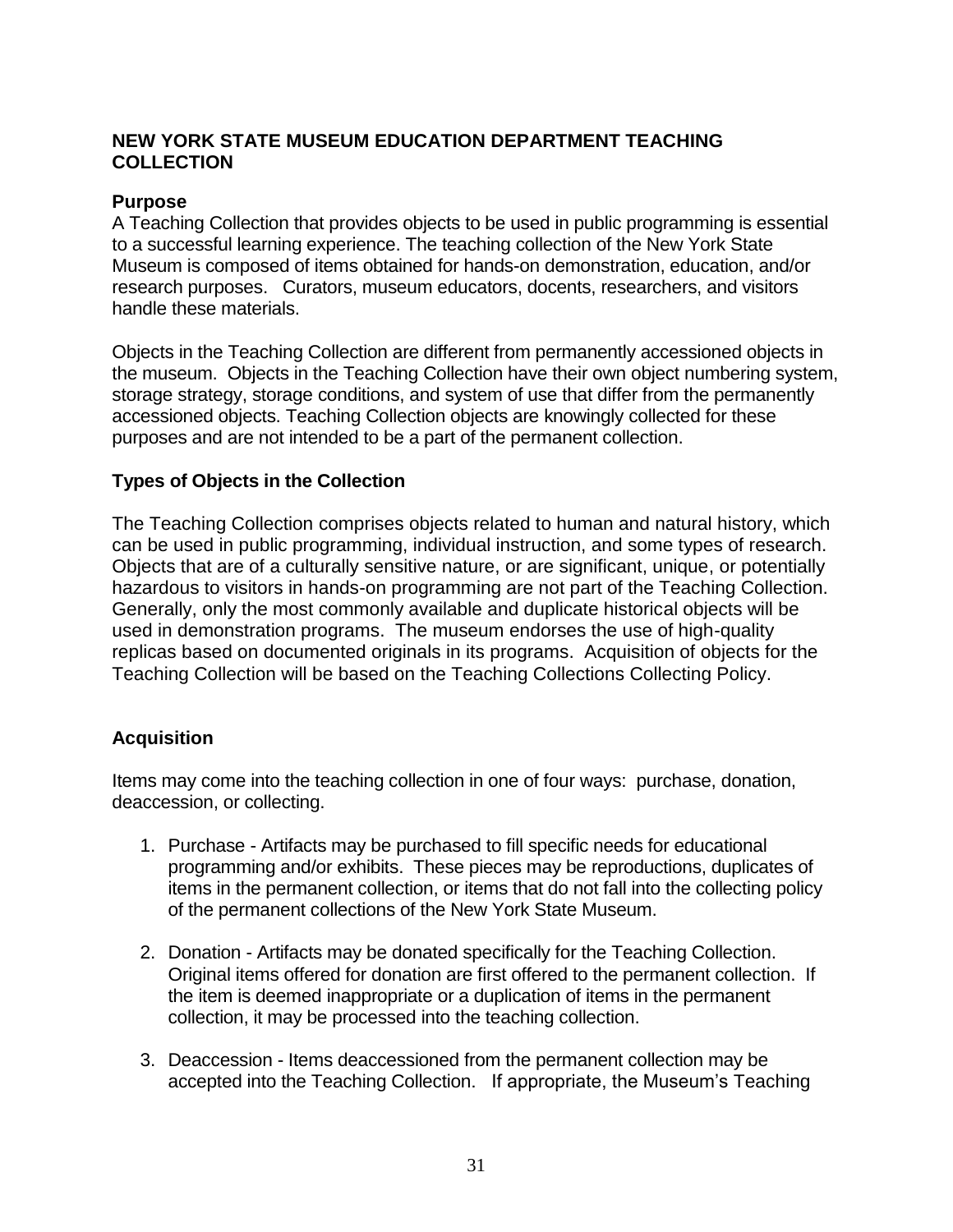Collection will have first right of refusal to objects prior to their being offered as a transfer or gift to another institution.

4. Field Collecting - Scientists and curators working in the field may purposefully collect specimens that are redundant or not appropriate for the permanent collection but that may be appropriate for the Teaching Collection..

# **Who Decides What Comes in to the Teaching Collection?**

A Teaching Collection Collecting Policy will be developed to govern the growth and development of the Teaching Collection. The Director of Museum Education will assume the primary responsibility for the development of this policy, including collecting priorities. Items that fall into the Collecting Policy will be added to the Teaching Collection through donations, deaccessions, purchases, or field collection.

Appropriate staff members in the Department of Museum Education or any of the collecting unit may present requests for purchase of Teaching Collection pieces to their Senior Manager. The Senior Manager may approve or disapprove any of these recommendations based on budget considerations and the appropriateness of the purchase according to the Teaching Collection Collecting Policy. Acquisitions that require a significant use of institutional resources to acquire or maintain must be presented to the NYSM Collections Committee. The Committee's recommendation will then be presented to the senior managers for final approval.

All other types of acquisitions to the Teaching Collection will be based upon recommendations of the Museum Education staff, after consultation as necessary with the curator for that section of the Teaching Collection (i.e. Biology, Geology, History, Anthropology). Collections units may set up internal collections committees to review acquisitions to their section of Teaching Collection.

A list of Teaching Collection acquisitions will be presented to the NYSM Collections Committee on a quarterly basis for informational purposes.

#### **Deaccession**

Any item formally acquired into the Teaching Collection may be disposed of due to damage or lack of need without notifying the original donor. Items are also removed if they are potentially hazardous to the museum staff or visitors.

- 1. The appropriate staff person should notify the registrar that the item is being eliminated from the collection. All records will be changed to reflect the loss.
- 2. If the item is damaged beyond repair, it may be discarded in an appropriate manner.